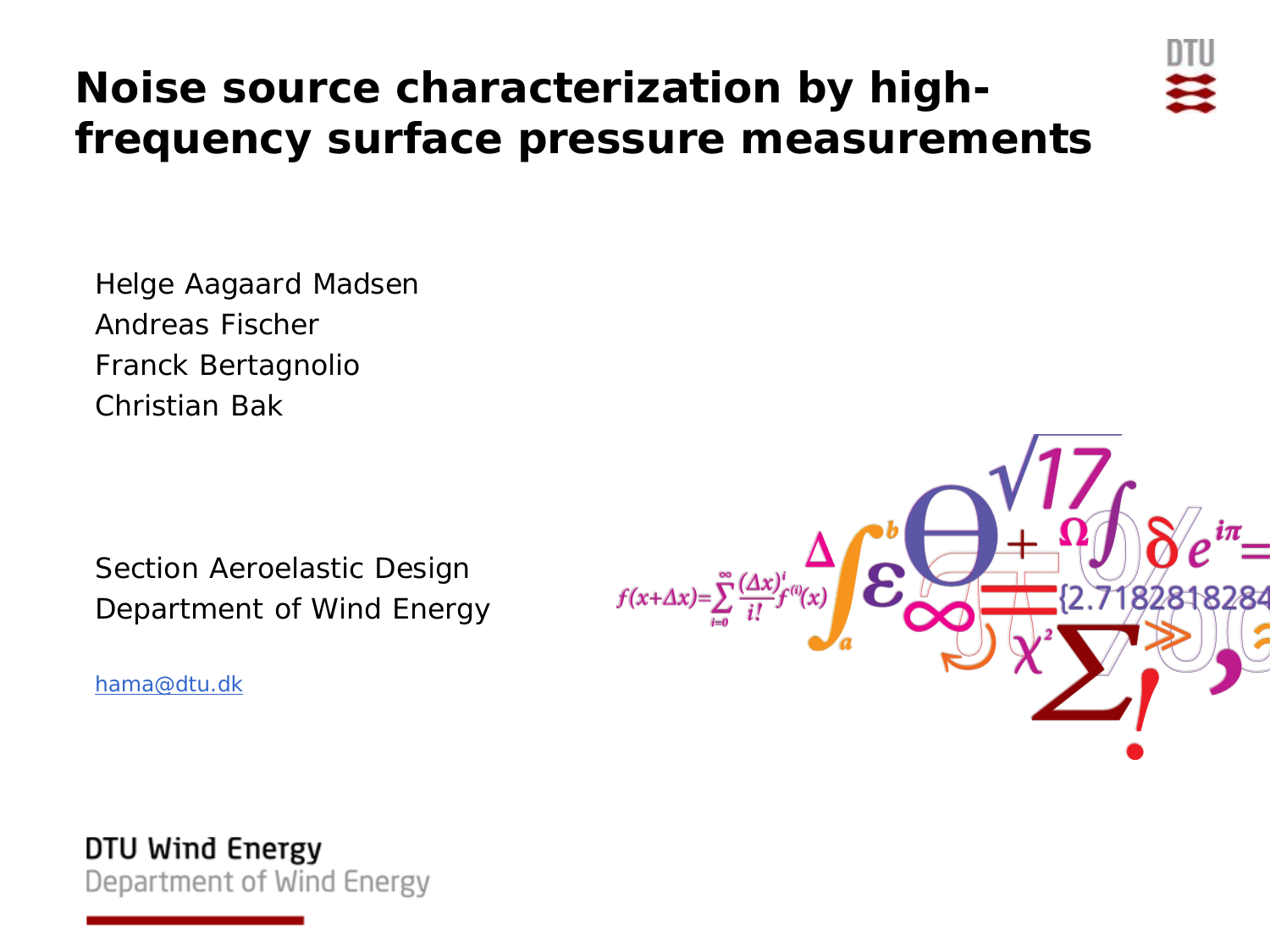## **Outline**



# Part 1

#### **• Overview of aeroacoustic noise sources** The empirical Brooks Pope Marcolini model

## Part 2

**Measurement of high frequency surface** pressure fluctuations for blade noise characterization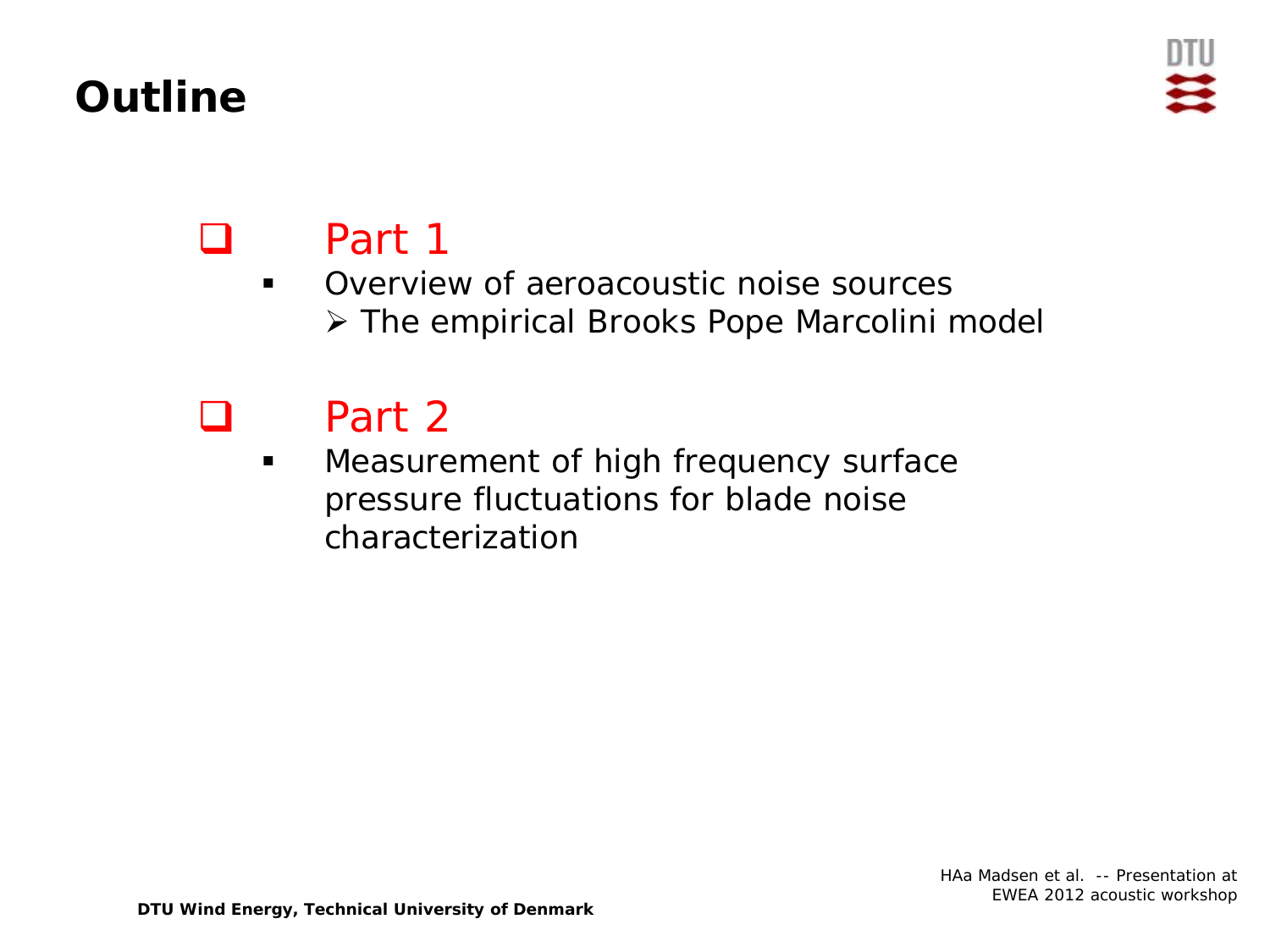#### **Overview of aero acoustic noise sources**

Table 4.1: Survey of wind turbine aerodynamic noise mechanisms.

| Indication                                                                       | Mechanism                                                                                                                   | Main<br>characteristics/importance                                                                                                                                                                                                 |  |
|----------------------------------------------------------------------------------|-----------------------------------------------------------------------------------------------------------------------------|------------------------------------------------------------------------------------------------------------------------------------------------------------------------------------------------------------------------------------|--|
| Steady thickness<br>noise / steady<br>loading noise<br>Unsteady loading<br>noise | Rotation of blades / rotation of<br>lifting surfaces<br>Passage of blades through tower<br>velocity deficit / wakes         | Frequency is related to<br>blade passing frequency<br>(BPF), not important at<br>current rotational speeds<br>Frequency is BPF-related,<br>small in case of upwind<br>turbines / possibly<br>contributing in case of<br>wind parks |  |
| Inflow turbulence<br>noise                                                       | Interaction of blades with<br>atmospheric turbulence                                                                        | Contributing to broadband<br>noise, not yet fully<br>quantified                                                                                                                                                                    |  |
| Airfoil self-noise<br>-Trailing-edge<br>noise                                    | Interaction of boundary layer<br>turbulence with blade trailing                                                             | Broadband, main source of<br>high-frequency noise                                                                                                                                                                                  |  |
| -Tip noise<br>-Stall, separation<br>noise                                        | edge<br>Interaction of tip turbulence with<br>blade tip surface<br>Interaction of 'excess' turbulence<br>with blade surface | $(750 \text{ Hz} < f < 2 \text{ kHz})$<br>Broadband, not yet fully<br>understood<br><b>Broadband</b>                                                                                                                               |  |
| -Laminar boundary<br>layer noise                                                 | Non-linear boundary layer<br>instabilities interacting with the<br>blade surface                                            | Tonal, can be avoided                                                                                                                                                                                                              |  |
| -Blunt trailing<br>edge noise                                                    | Vortex shedding at blunt trailing<br>edge                                                                                   | Tonal, can be avoided                                                                                                                                                                                                              |  |
| -Noise from flow<br>over holes, slits,<br>intrusions                             | Instable shear flows over holes<br>and slits, vortex shedding from<br>intrusions                                            | Tonal, can be avoided                                                                                                                                                                                                              |  |

Wagner et al. (1996)

Two most important noise sources

> HAa Madsen et al. -- Presentation at EWEA 2012 acoustic workshop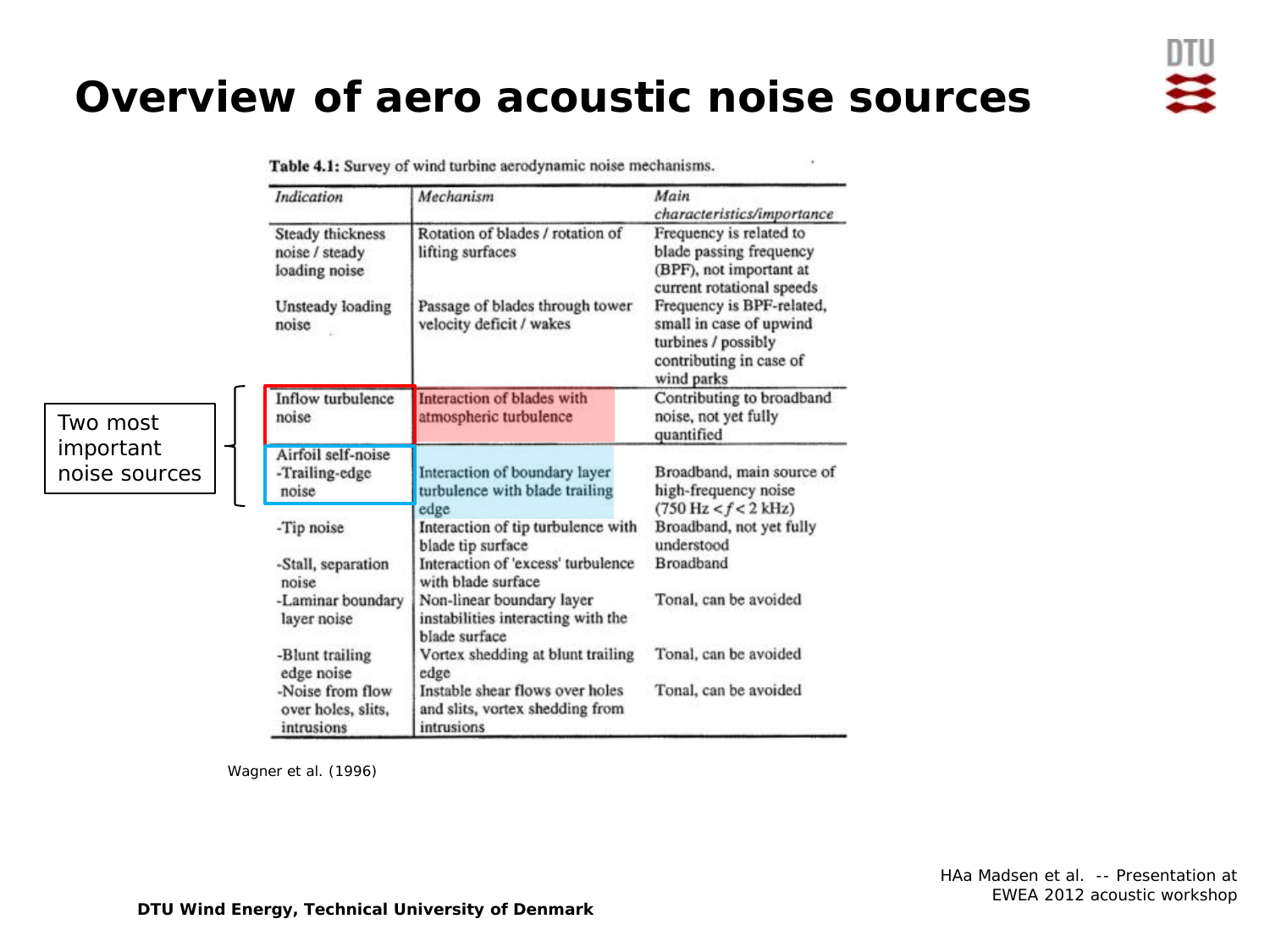## **The Brooks, Pope and Marcolini (BPM) model**



- turbulent boundary layer trailing edge noise *(TBLTE noise)*



Figure 4.11: Principal mechanism of trailing-edge noise.

Sound pressure level

 $(L_{P, TBLTE} \approx (V_{rel}^5, \alpha))$ 

Contributions from both the suction and pressure side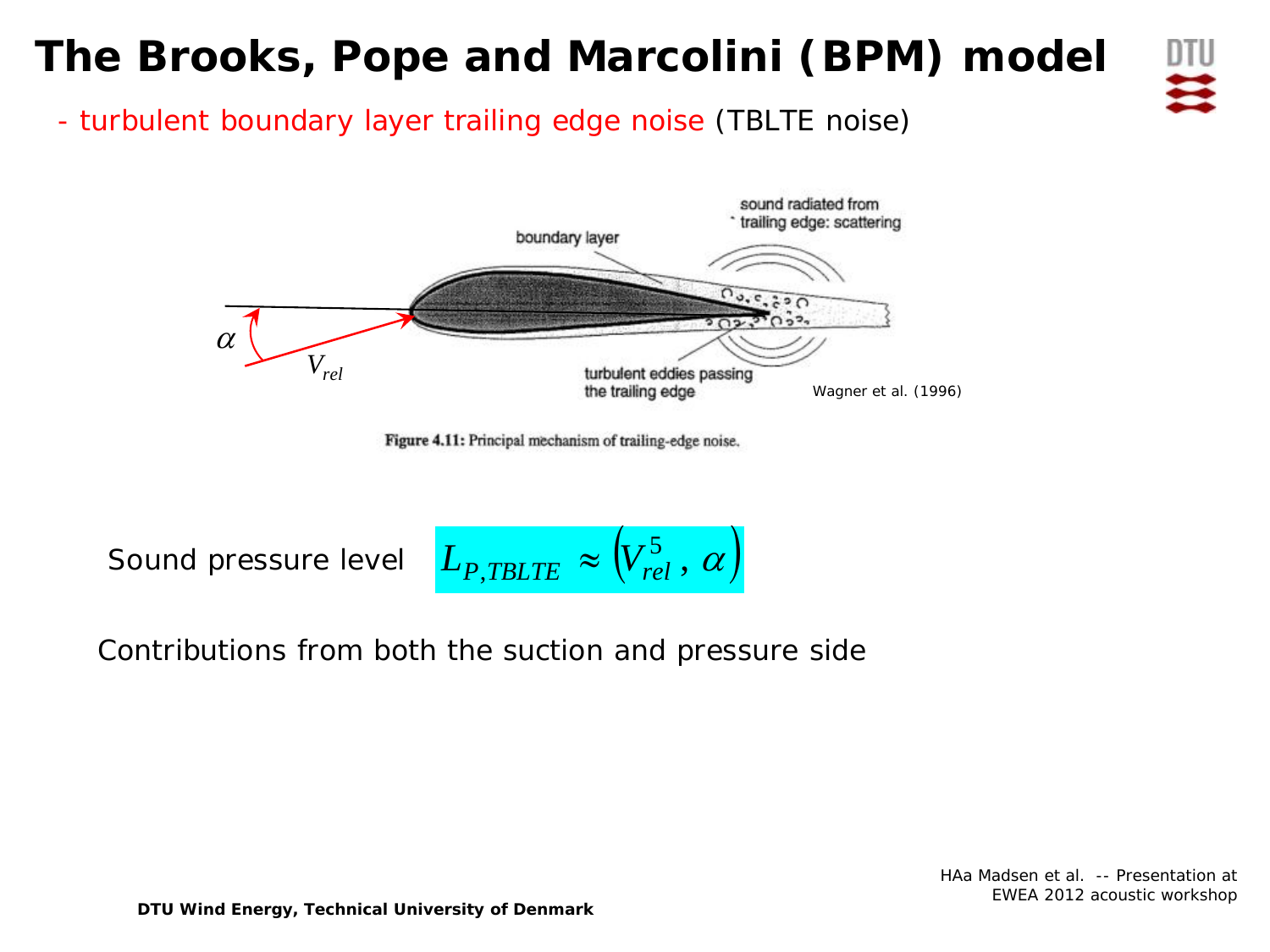## **Turbulent inflow noise**

- turbulent inflow noise (Amiet, Lowson)



 $L_{P, TI}\approx \left( U_{\infty}^{\,2}, TI^{\,2},l,V_{rel}^{\,4}\right)$ 

 $L_{P, TI}\ \approx \left( U_{\infty}^{\,2}, TI^{\,2},l,V_{rel}^{\,3}\right)$ 

Figure 4.10: Turbulent eddies approaching the rotor blade.

Wagner et al. (1996)

HAa Madsen et al. -- Presentation at EWEA 2012 acoustic workshop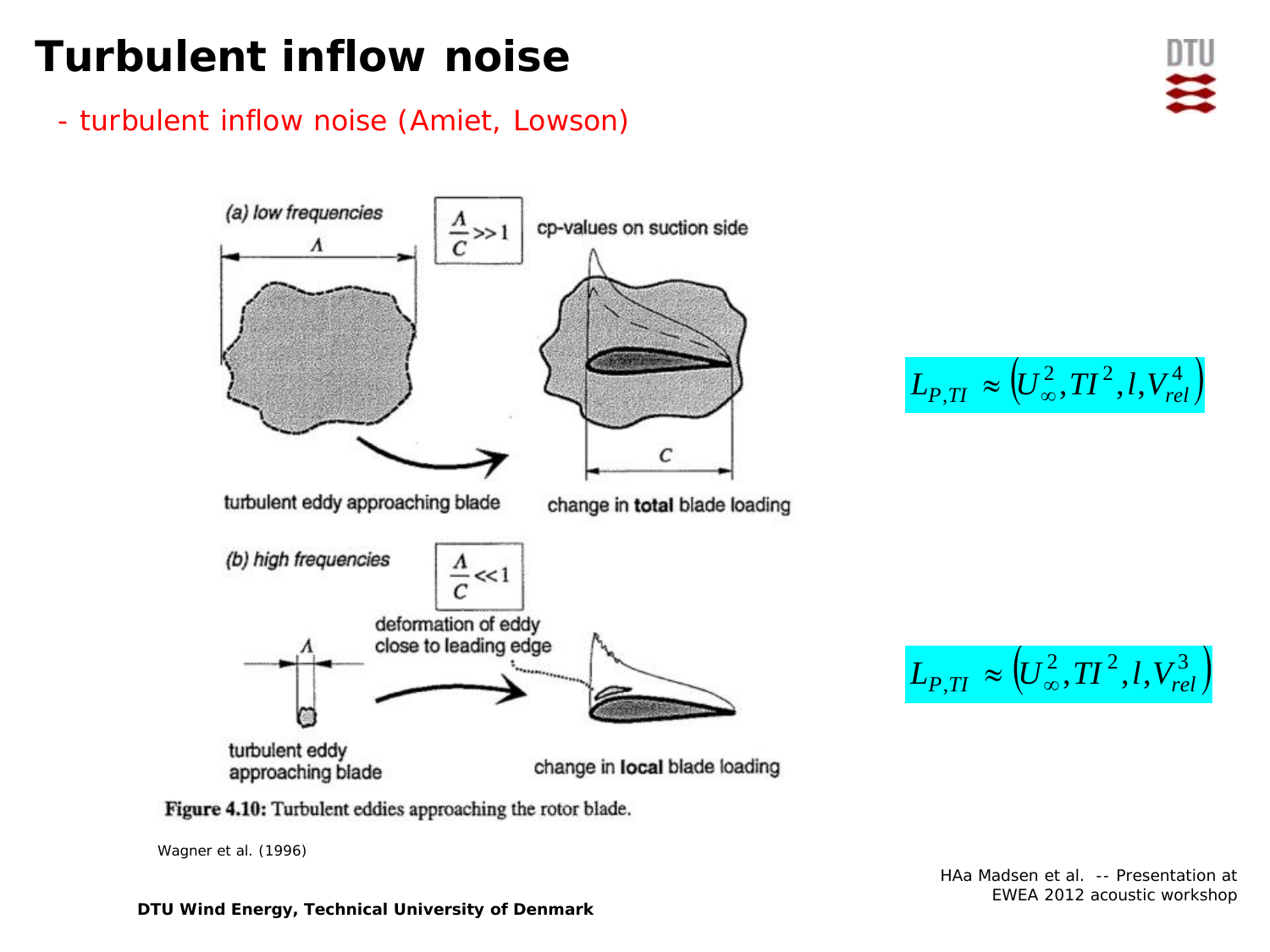## **Total noise computation**

**– BPM model + TI model** (Amiet, Lowson)

#### **Input data**

- $\triangleright$  planform (chord and twist)
- $\triangleright$  rotor size
- $\triangleright$  rotational speed
- $\triangleright$  blade pitch setting
- $\triangleright$  inflow turbulence intensity
- $\triangleright$  inflow turbulence length scale
- $\triangleright$  directivity data

#### **Aerodynamic model (BEM) computes:**

- inflow angle along blade span
- relative velocity along blade span

**Total noise** found by summing up the different noise sources from all blade elements of the rotor



Figure 3-1 The relation between a blade segment and the observer, with the different coordinate systems indicated with numbers.

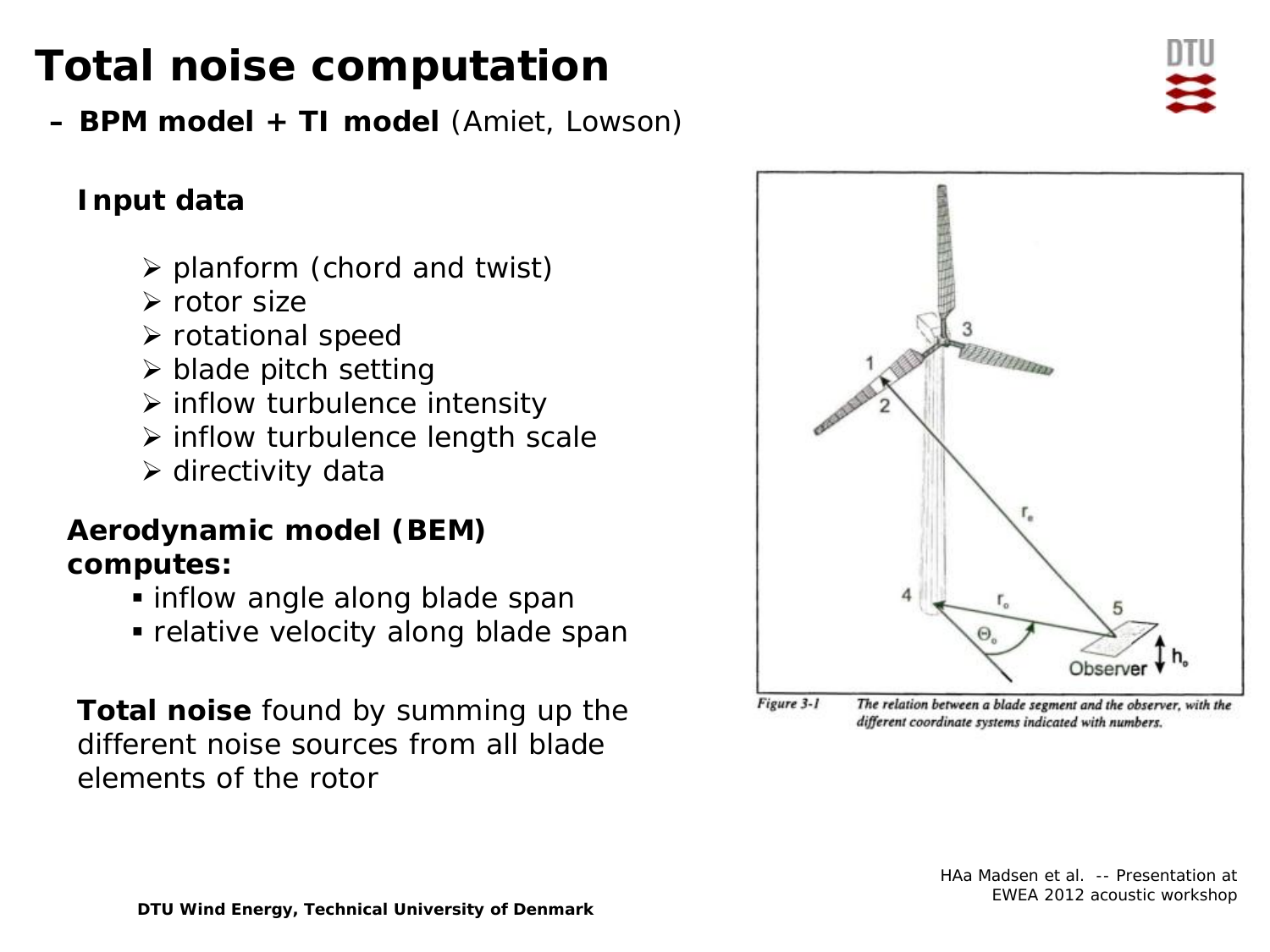## **An example of contribution of the different aero acoustic noise sources**



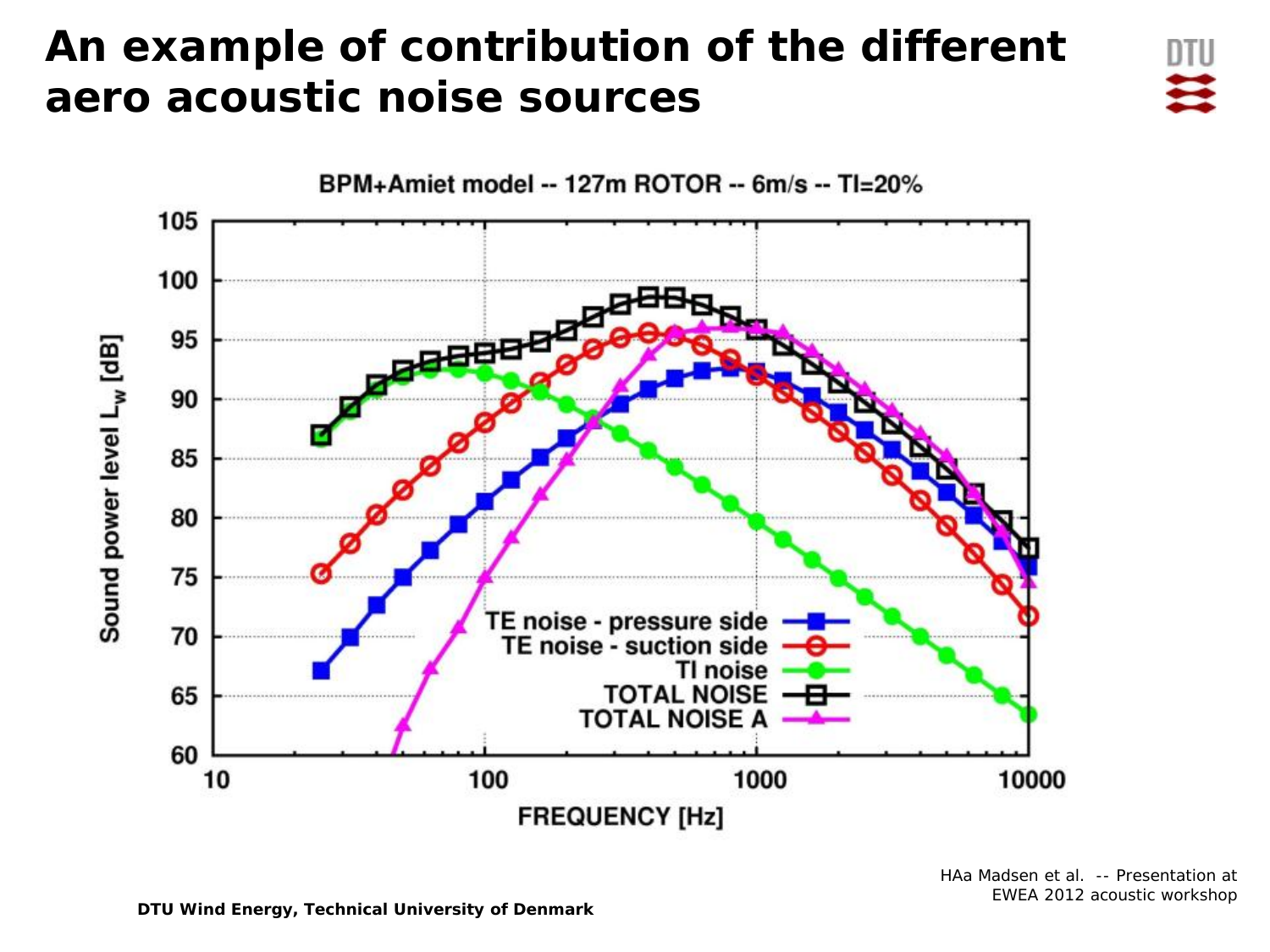## **BPM model – a validation example**



Figure 4-7 Predicted sound power level in dB(A) compared to experimental results from Jacobsen & Andersen [14] for the Vestas V27 wind turbine at  $8$  m/s, tip pitch  $0.5^\circ$ .

Fuglsang and Madsen (1996)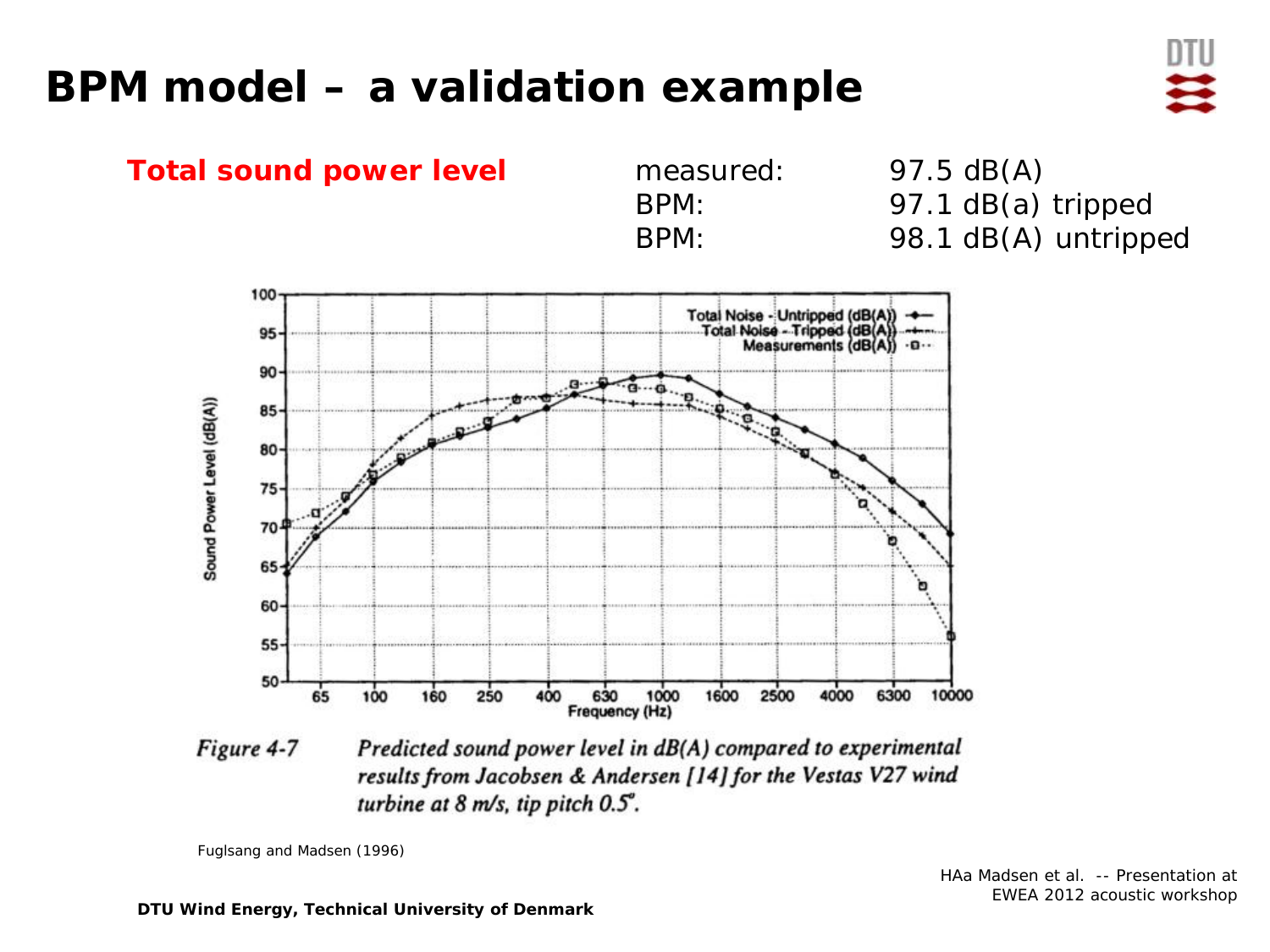## **BPM model – influence of tip pitch**



Sound power level in dB(A) predicted for different tip pitch Figure 4-12 angles, compared with experiment for the Vestas V27 at 8 m/s.

Fuglsang and Madsen (1996)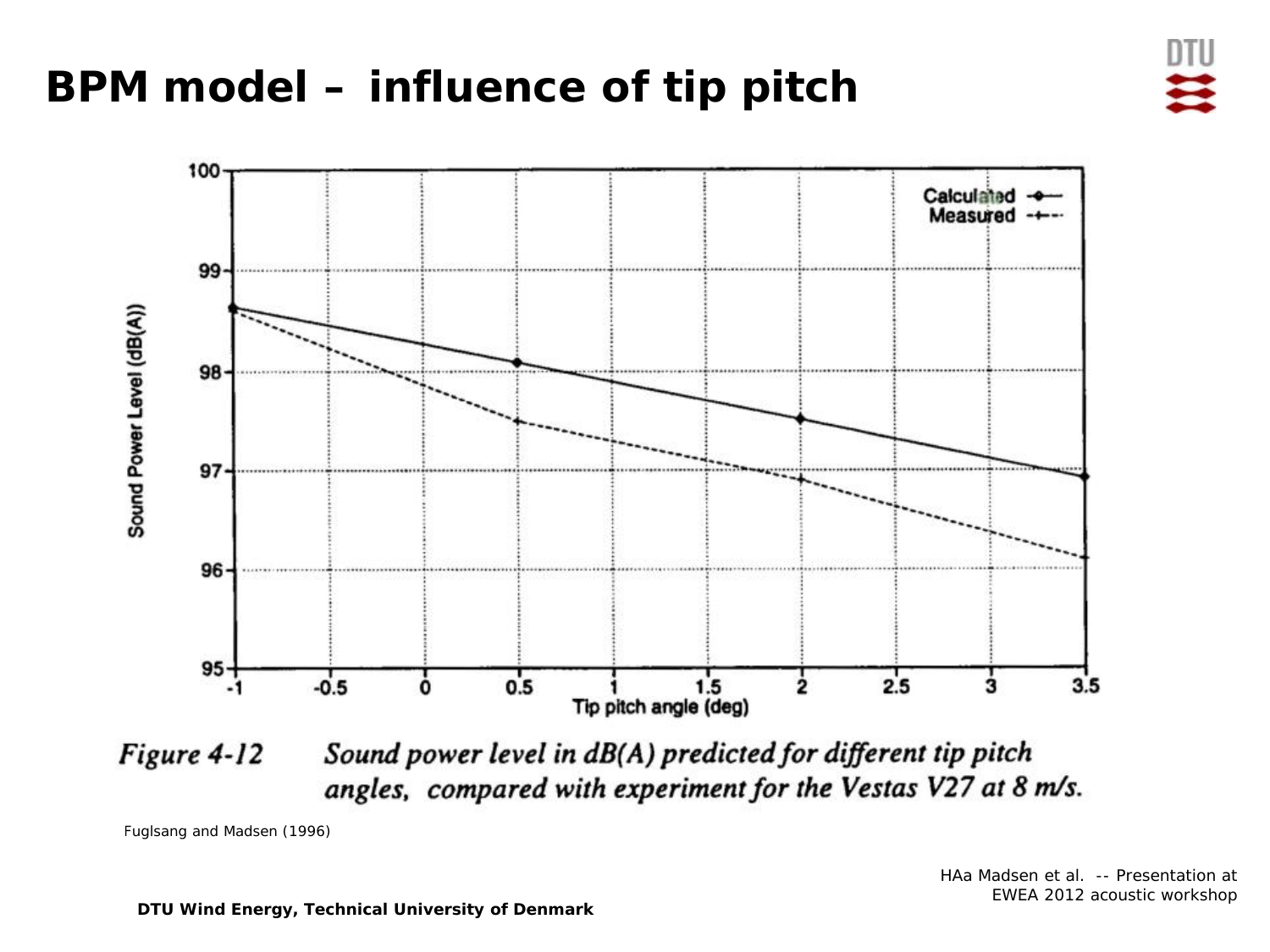## **BPM model – used in rotor optimization**



|                             | Baseline rotor                       |                                                             |                                                                   |                                           |  |
|-----------------------------|--------------------------------------|-------------------------------------------------------------|-------------------------------------------------------------------|-------------------------------------------|--|
|                             | し<br><b>Bonus</b><br>Combi<br>300 kW | 1) Optimized<br>for min. noise<br>constrained<br>production | 2) Optimized<br>for<br>max.<br>production<br>constrained<br>noise | 3) Optimized<br>for<br>max.<br>production |  |
| Production<br>(MWh)         | 838                                  | 838                                                         | 855                                                               | 860                                       |  |
| Noise<br>(dB(A))            | 98.0                                 | 94.9                                                        | 98.0                                                              | 101.2                                     |  |
| Tip speed<br>(m/s)          | 56.8                                 | 50.1                                                        | 57.0                                                              | 65.2                                      |  |
| Tip pitch<br>$(\text{deg})$ | $-1.8$                               | 1.2                                                         | 0.8                                                               | 0.6                                       |  |

Fuglsang and Madsen (1996)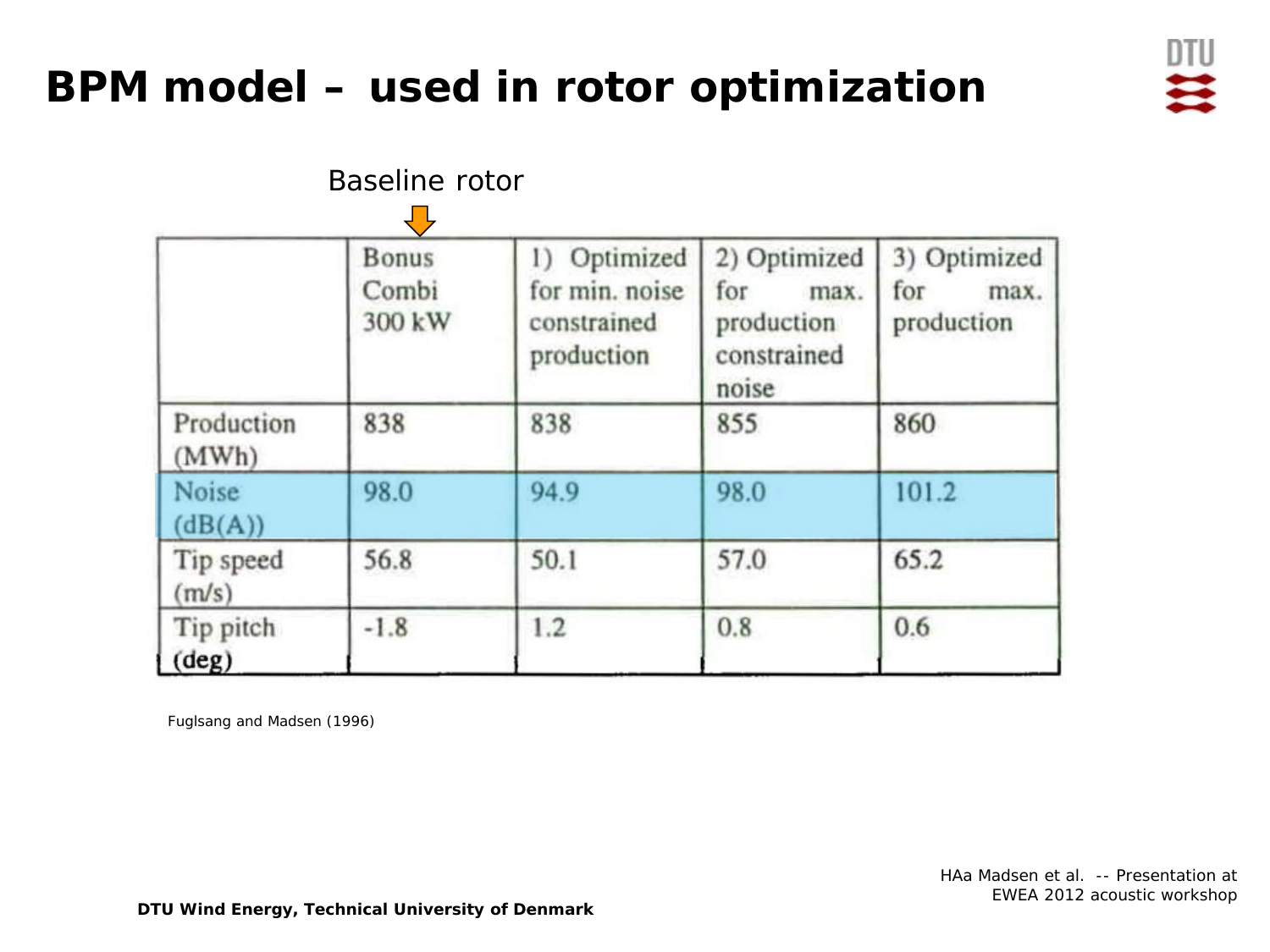## **Outline – Part2**

**Measurement of high frequency surface pressure fluctuations for blade noise characterization**

- **Q** Why using high frequency surface pressure measurements ?
- **Q** The measurement technique
- Measurements on a full scale 80m diameter rotor
- $\Box$  Perspectives for application of the technique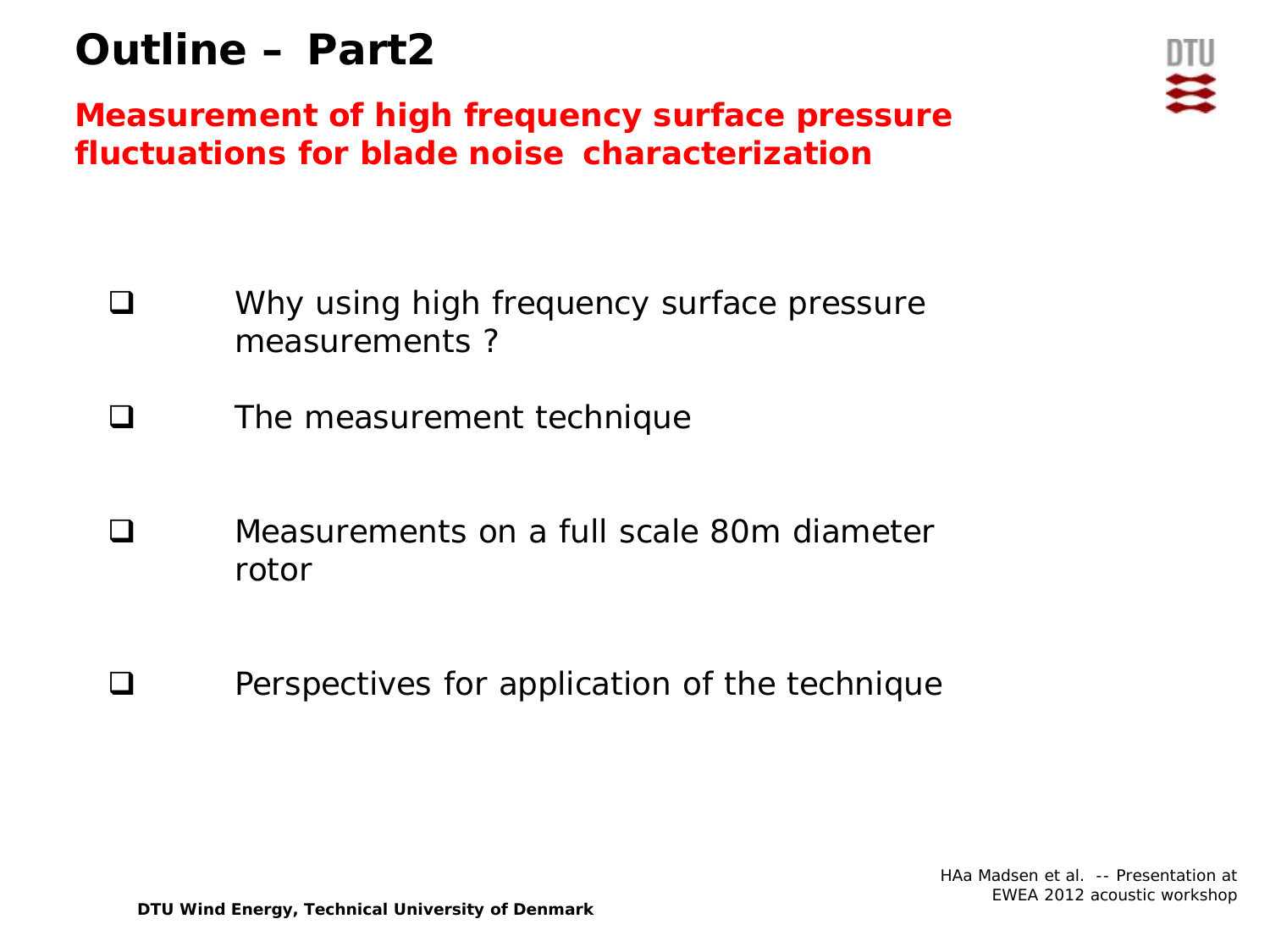

# **Why using high frequency surface pressure (SP) measurements for aeroacoustic characterization ?**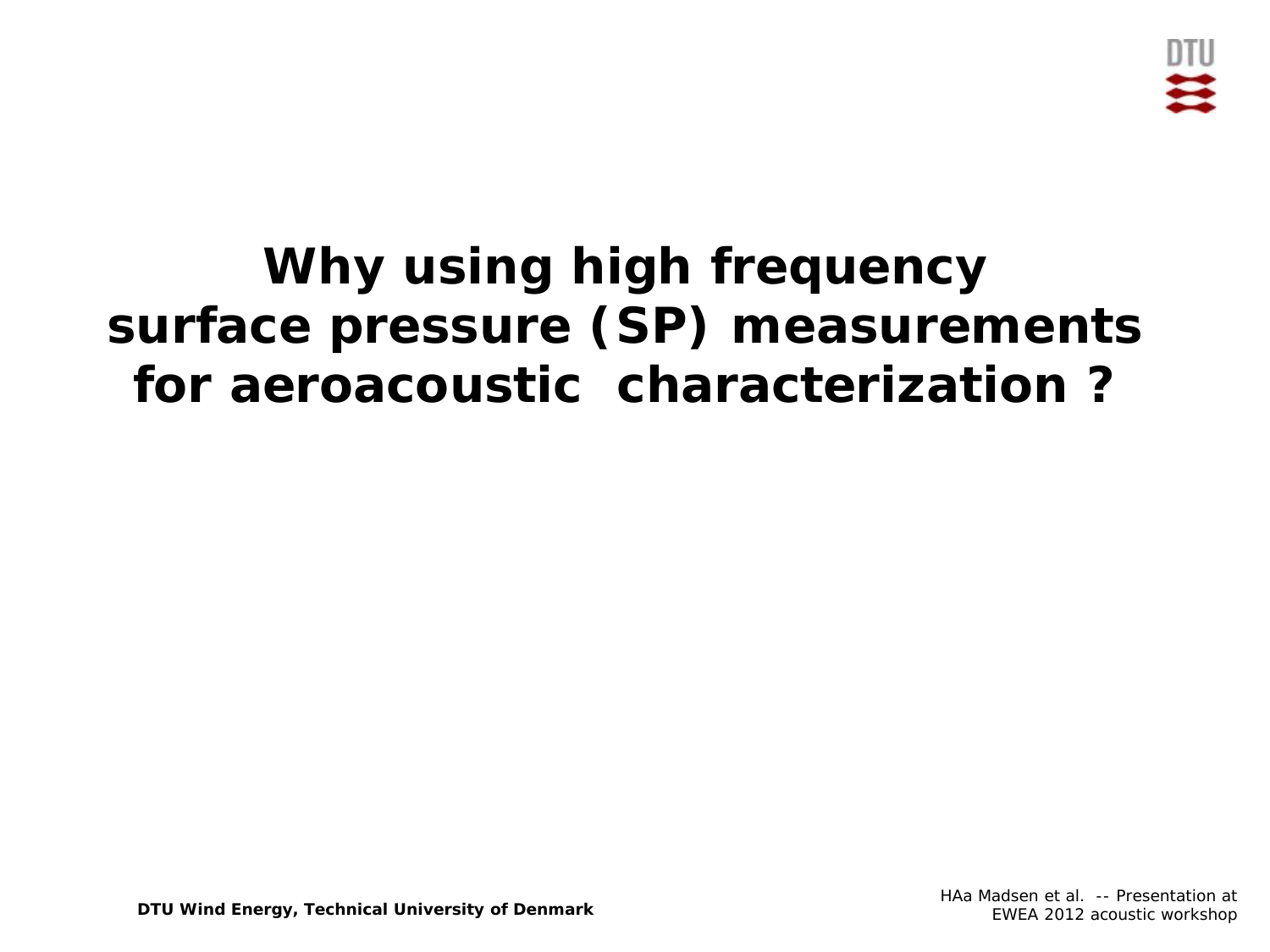- $\Box$  SP is the source of turbulent inflow (TI) noise
- □ SP has a high intensity compared with ambient noise (an example will be shown)



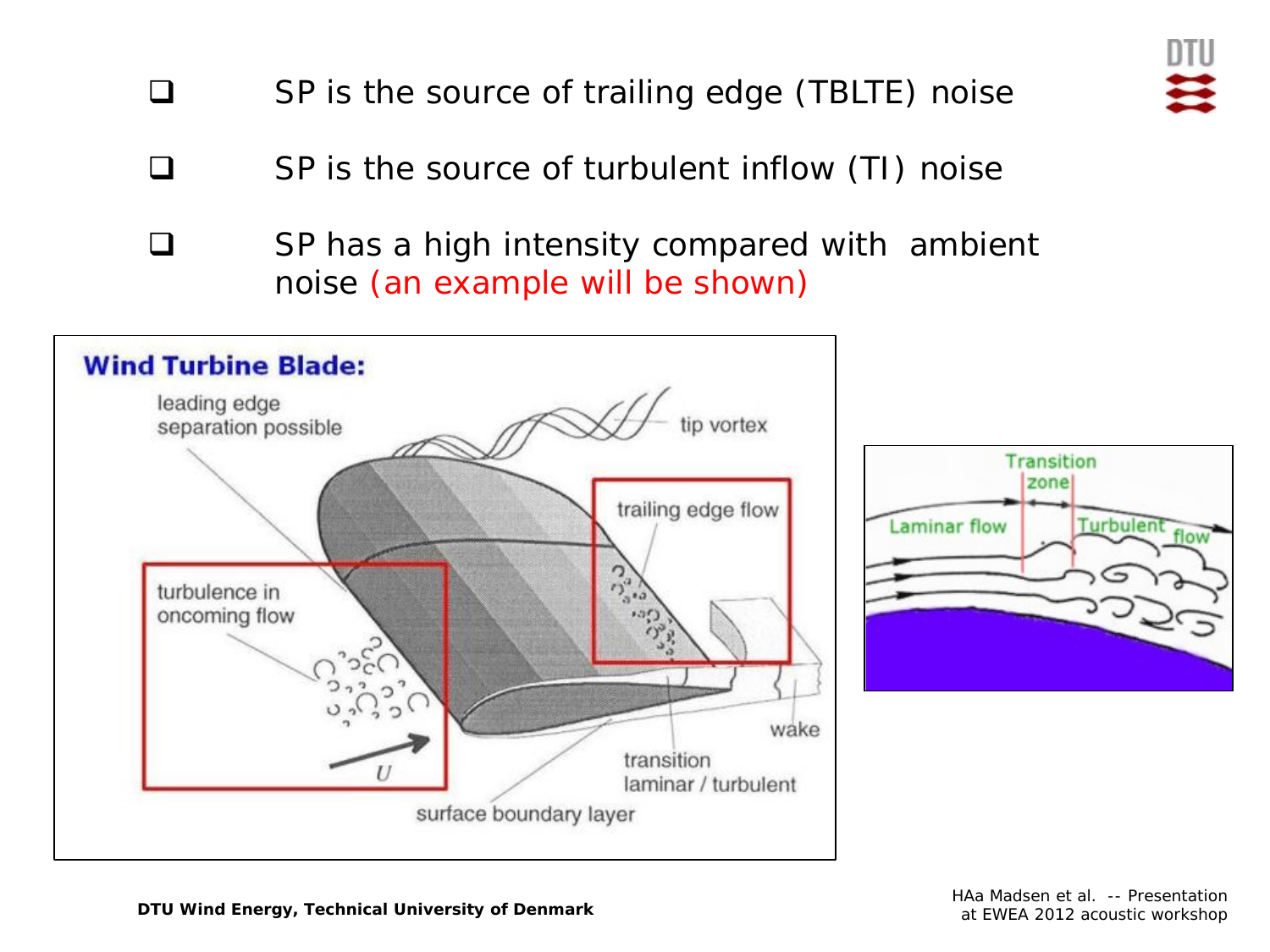- **Q** Measuring SP enables correlation with detailed inflow data from inflow sensors on the blade, resolving 1p variations causing amplitude modulation (an xample will be shown)
- **Q** Measuring SP provides more accurate aeroacoustic characterization during design and testing of new low noise airfoil designs
- **□** Measuring SP provides detailed noise source information, enabling continuous, optimal input to the turbine control system for operation within noise constrains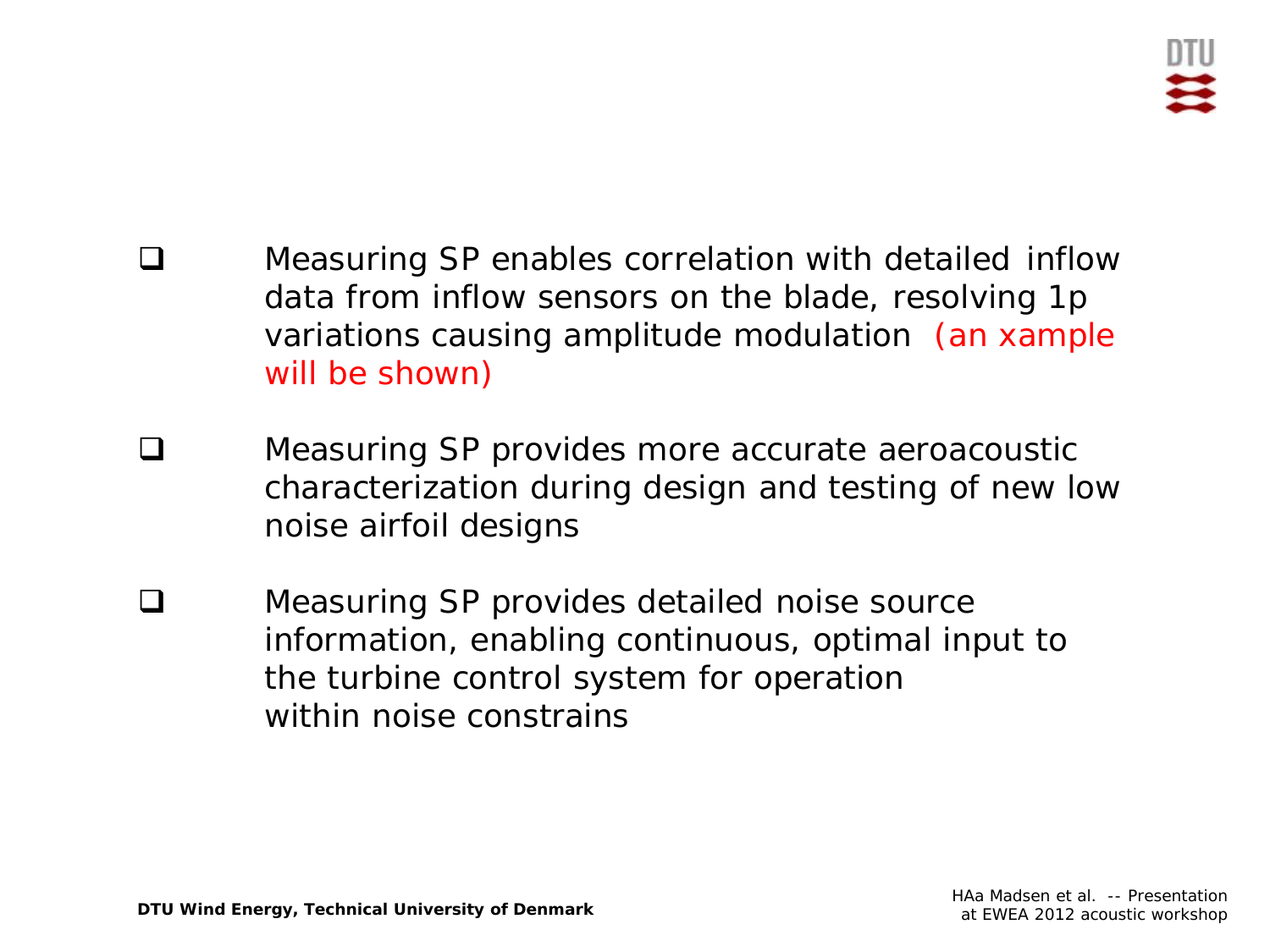**Drawbacks with the SP technique compared with traditional far field measurements**



 it is measurements at a cross section of a blade

 uncertainty in converting the SP to the far field noise



**DTU Wind Energy, Technical University of Denmark**

**□** ………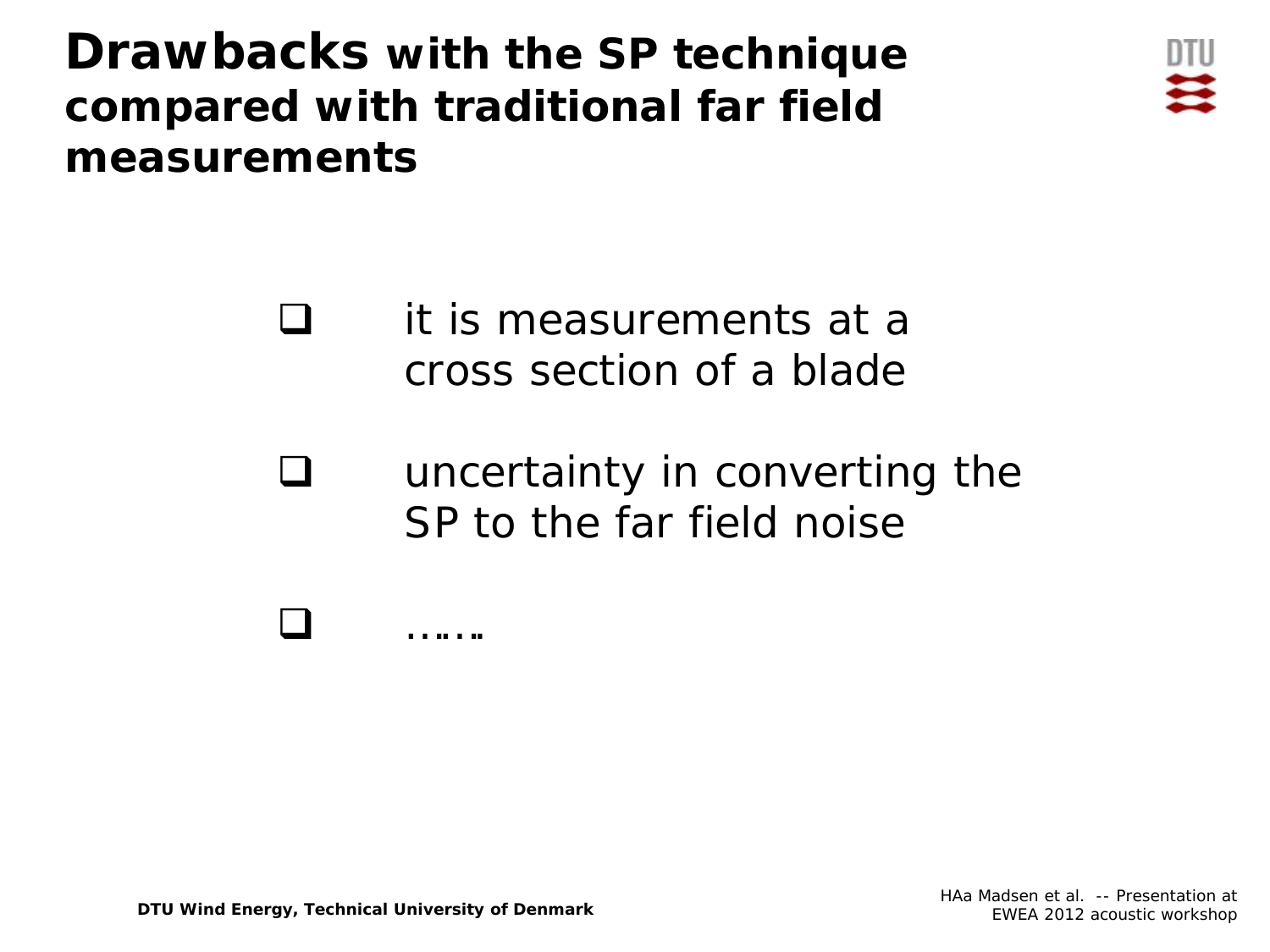### **SP in the turbulent boundary layer has a high intensity compared with the far field sound**



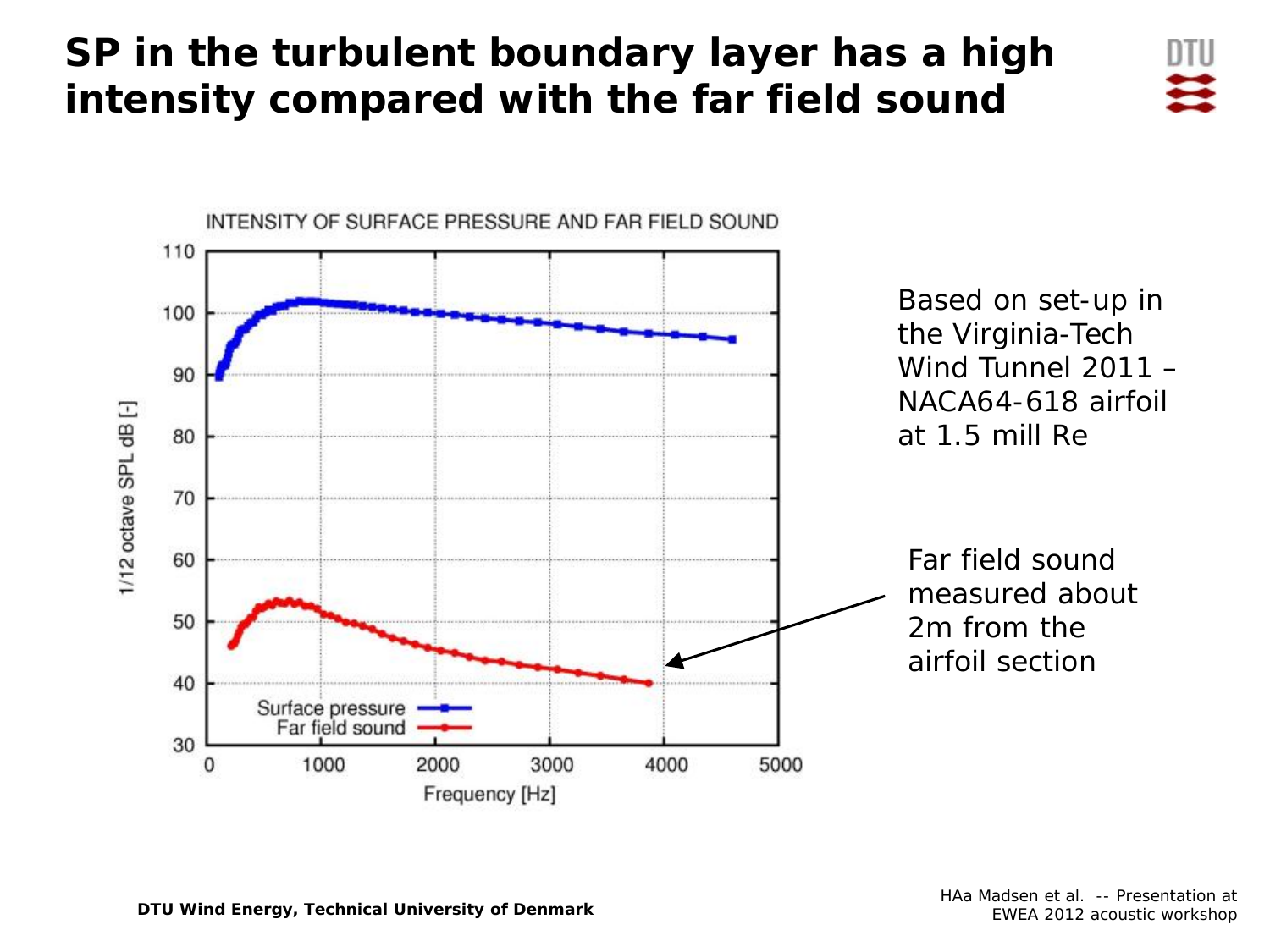## **The inflow to the blade is varying considerably in time, in particular over 1p -the same is the noise source**



Measured inflow angle at radius 30m on a 2MW turbine12 g.<br>B -11 10 CAO A03 6 250 300 50 100 150 200 350 400 450 500 550 600 0 Time sec. Wsp\_28\_5m  $14.0$ Wsp\_28\_5m  $\sum_{6}^{6} 12.0$ <br> $\sum_{10}^{6} 10.0$  $Nsp_228$ 8.  $00:00$  $03:00$  $06:00$  $12:00$  $00:00$ 09:00  $15:00$ 18:00  $21:00$ Time of day, UTC +0100 Wsp\_m  $16.0$ Wsp\_17n  $14.0$  $Wsp\_41rr$  $\sum_{i=1}^{10} 12.0$ Wsp\_57m Wsp\_77m Wsp\_90m 8.  $4.0$  $00:00$  $03:00$  $06:00$ 09:00  $12:00$  $15:00$ 18:00  $21:00$  $00:00$ Time of day, UTC +0100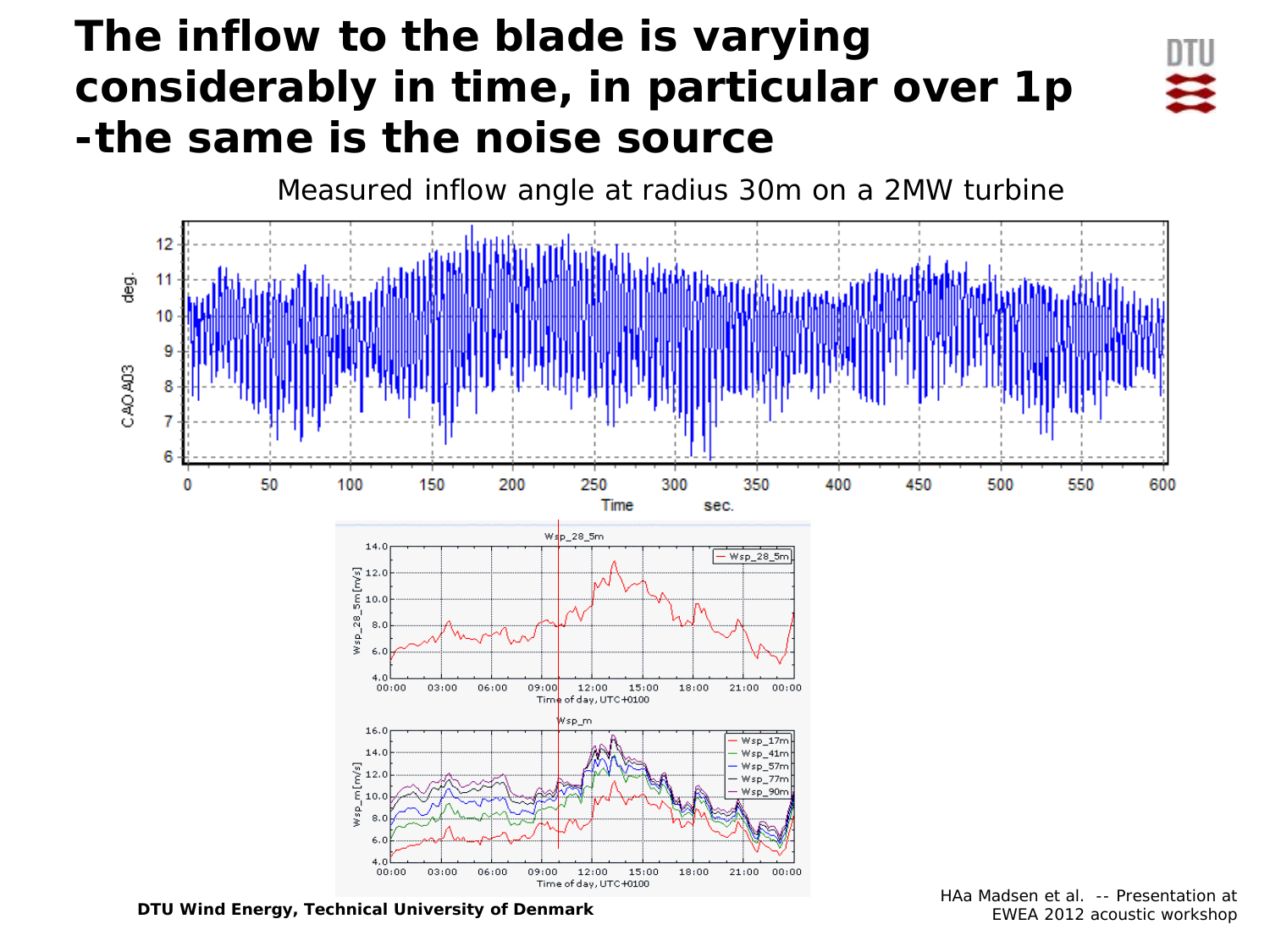

# **The measurement technique**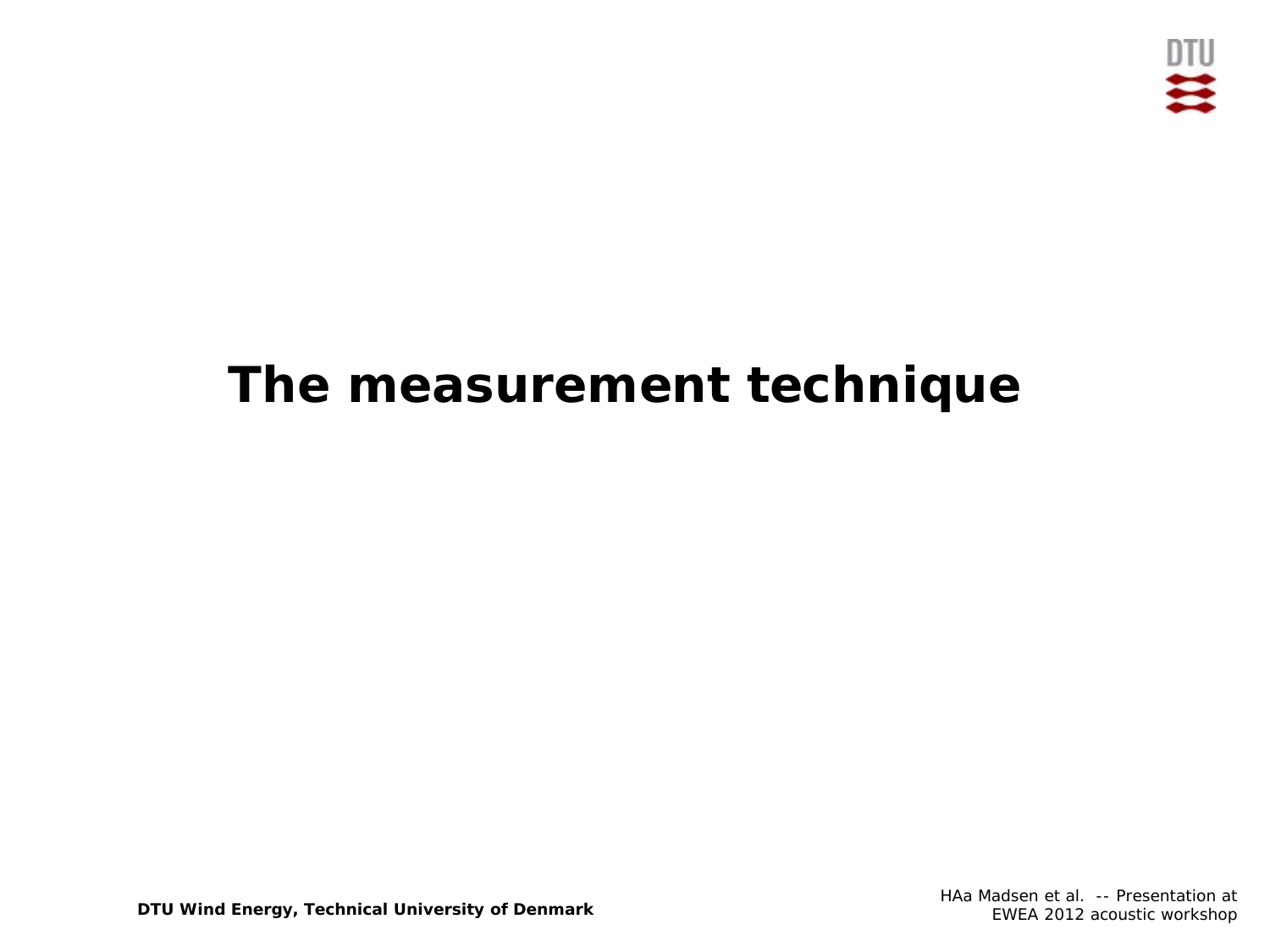# SURFACE PRESSURE - Meas. Technique  $\frac{1000}{22}$

#### **Flush-mounted HF microphones**







21 **DTU Wind Energy, Technical University of Denmark** HAa Madsen -- Presentation at IQPC "Wind Turbine Noise and Vibration Control", 22-24 October 2012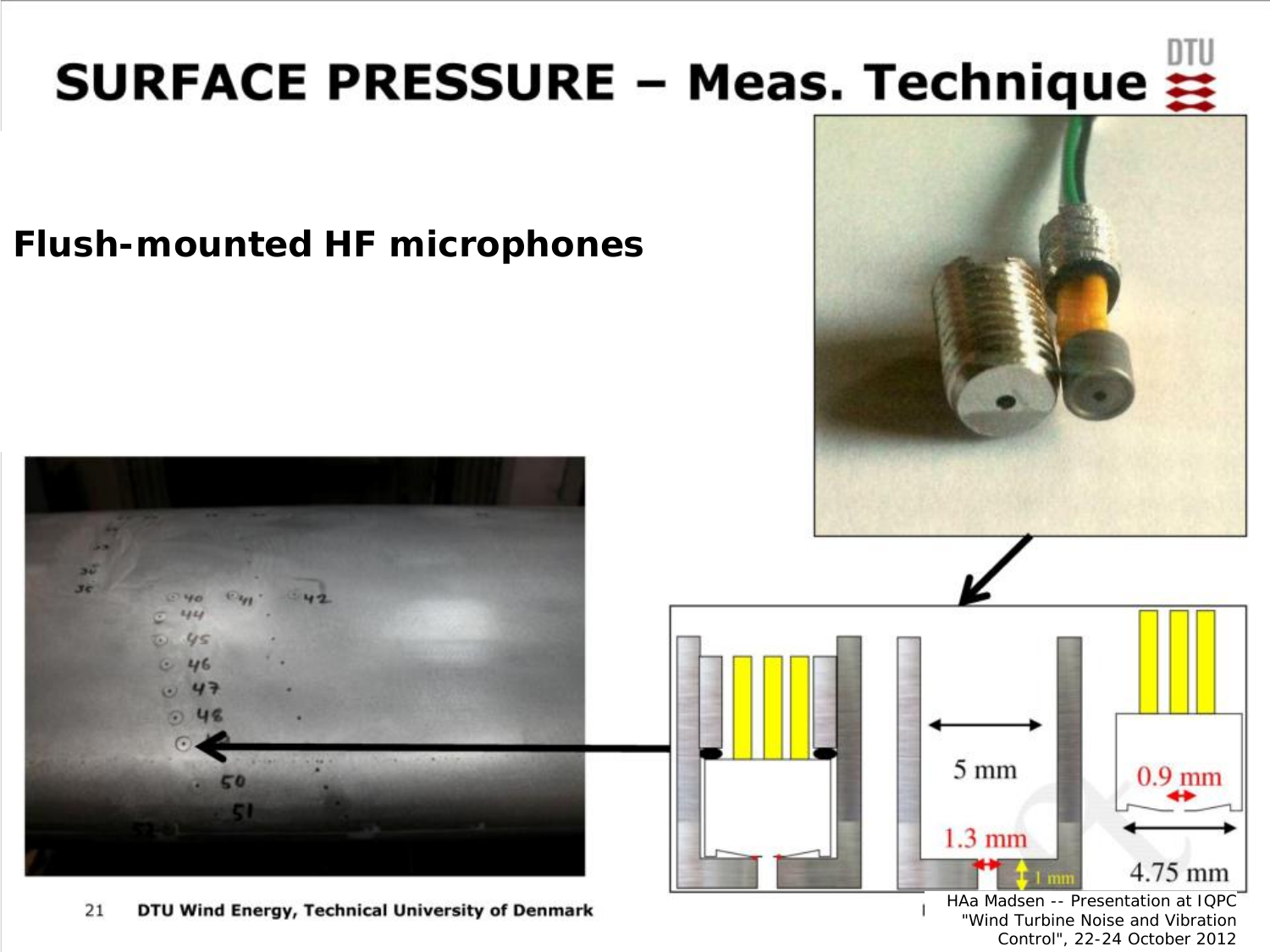## **Calibration of microphones in cooperation with B&K**





(a) reference microphone and pinhole

(b) Sennheiser headphone HD650 source



Figure 4: High-Frequency Microphones Deviations [Figure courtesy of Brüel & Kjær]

**DTU Wind Energy, Technical University of Denmark**

HAa Madsen et al. -- Presentation at EWEA 2012 acoustic workshop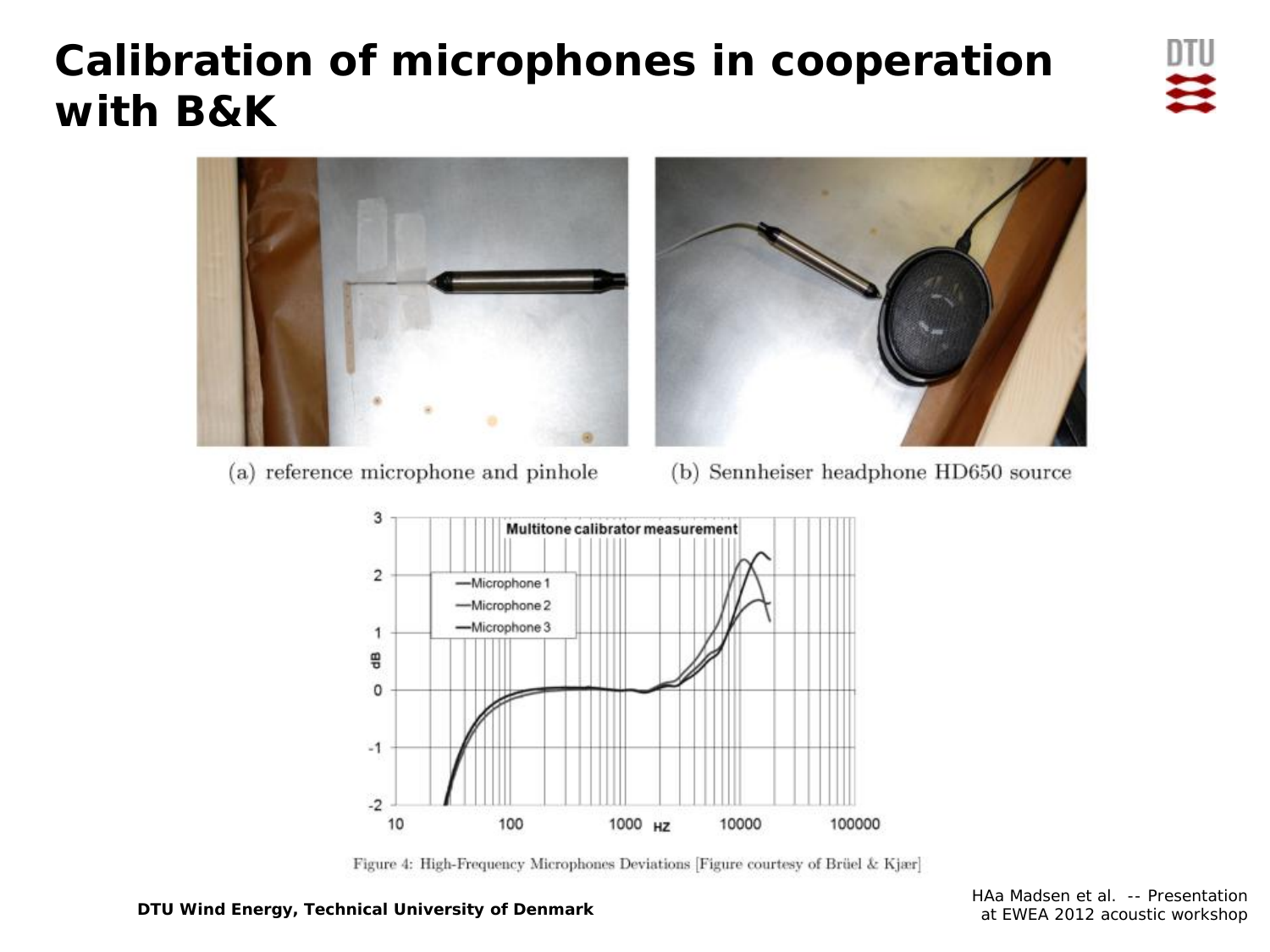

# **Measurements on a full scale 80m diameter rotor**

- From the DAN-AERO project -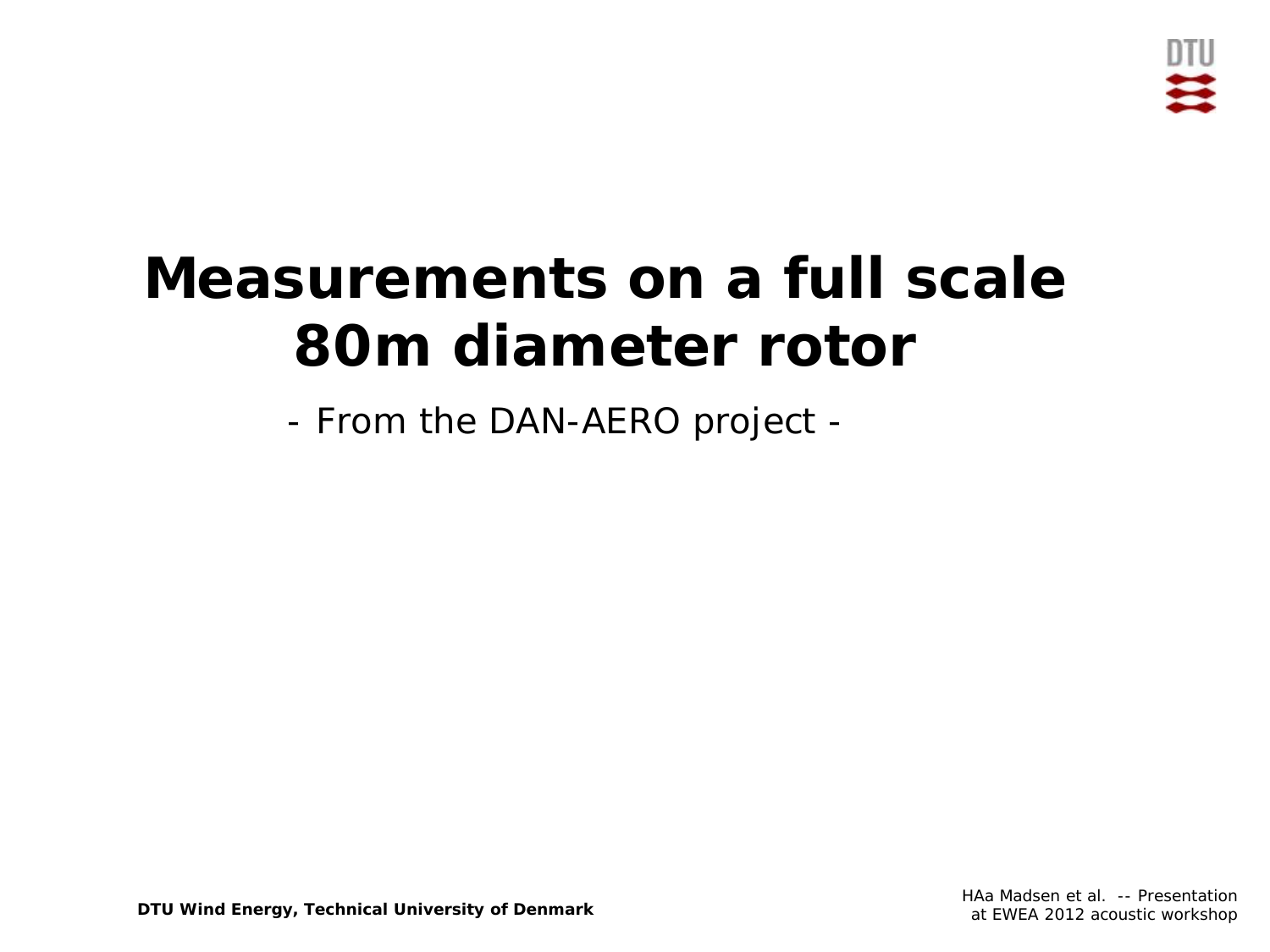#### **Measurement of SP on a full scale rotor blade, 80m**  DTU **diameter rotor, 2MW - - DAN-AERO MW project**

 $\triangleright$  surface pressure and inflow measured at 4 radial stations

 **the outboard station also instrumented with around 60 microphones for high frequency surface pressure measurements**

 $\triangleright$  high frequency measurements of the inflow

 measurements from June to September 2009

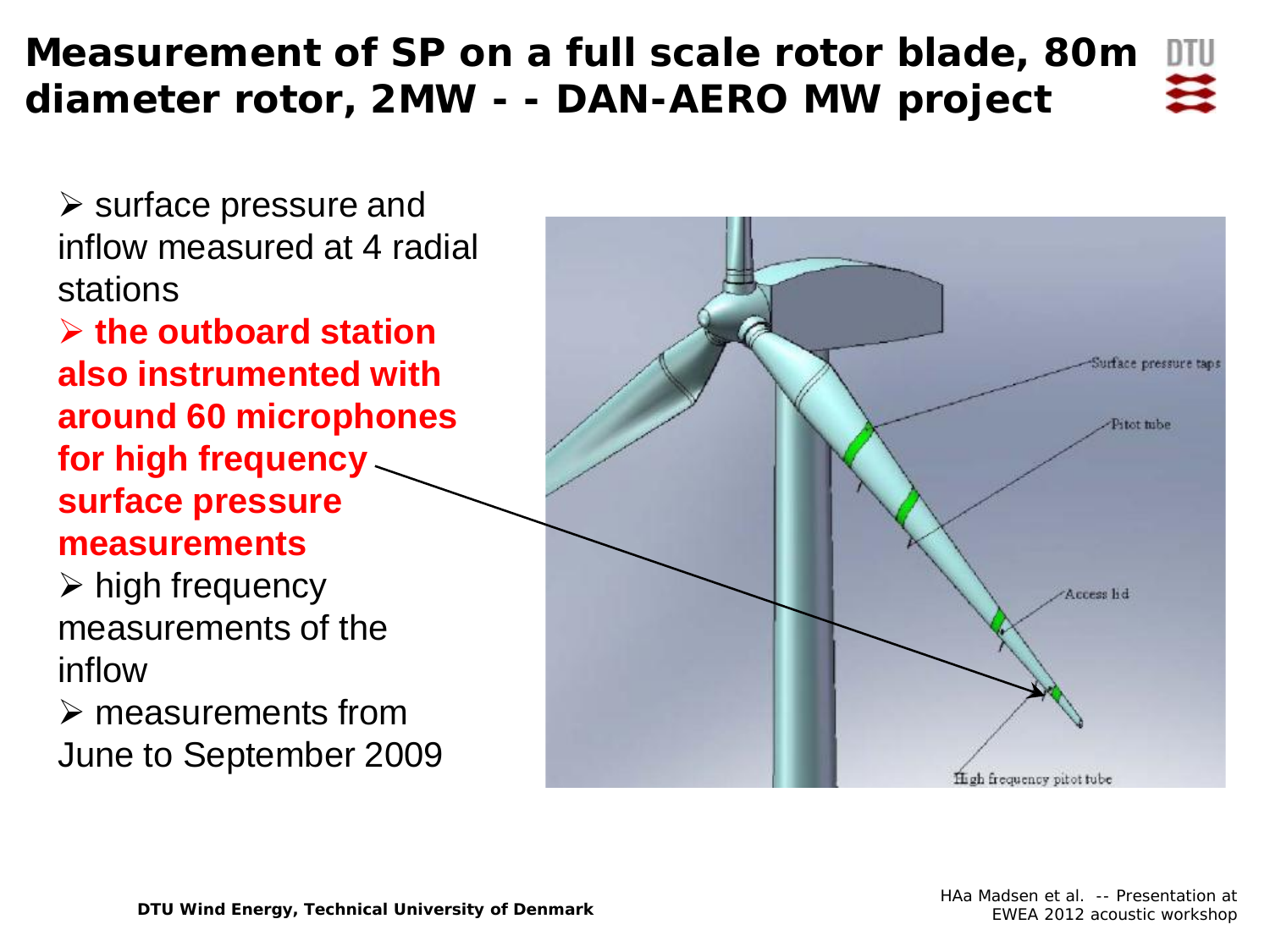## **Installation of the 38.8m instrumented blade in May 2009**







HAa Madsen et al. -- Presentation at EWEA 2012 acoustic workshop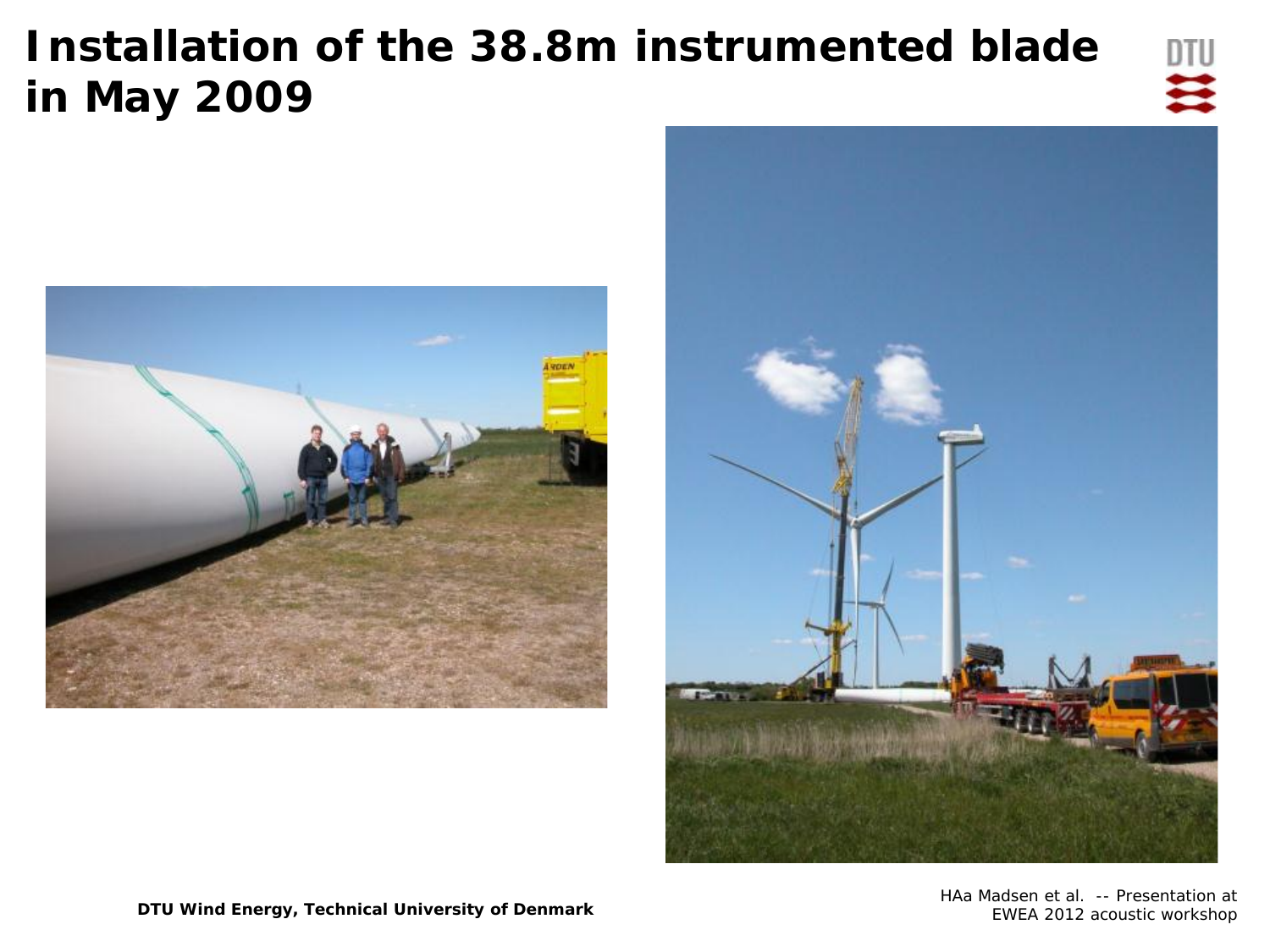## **Campaign measurements from June to September 2009**





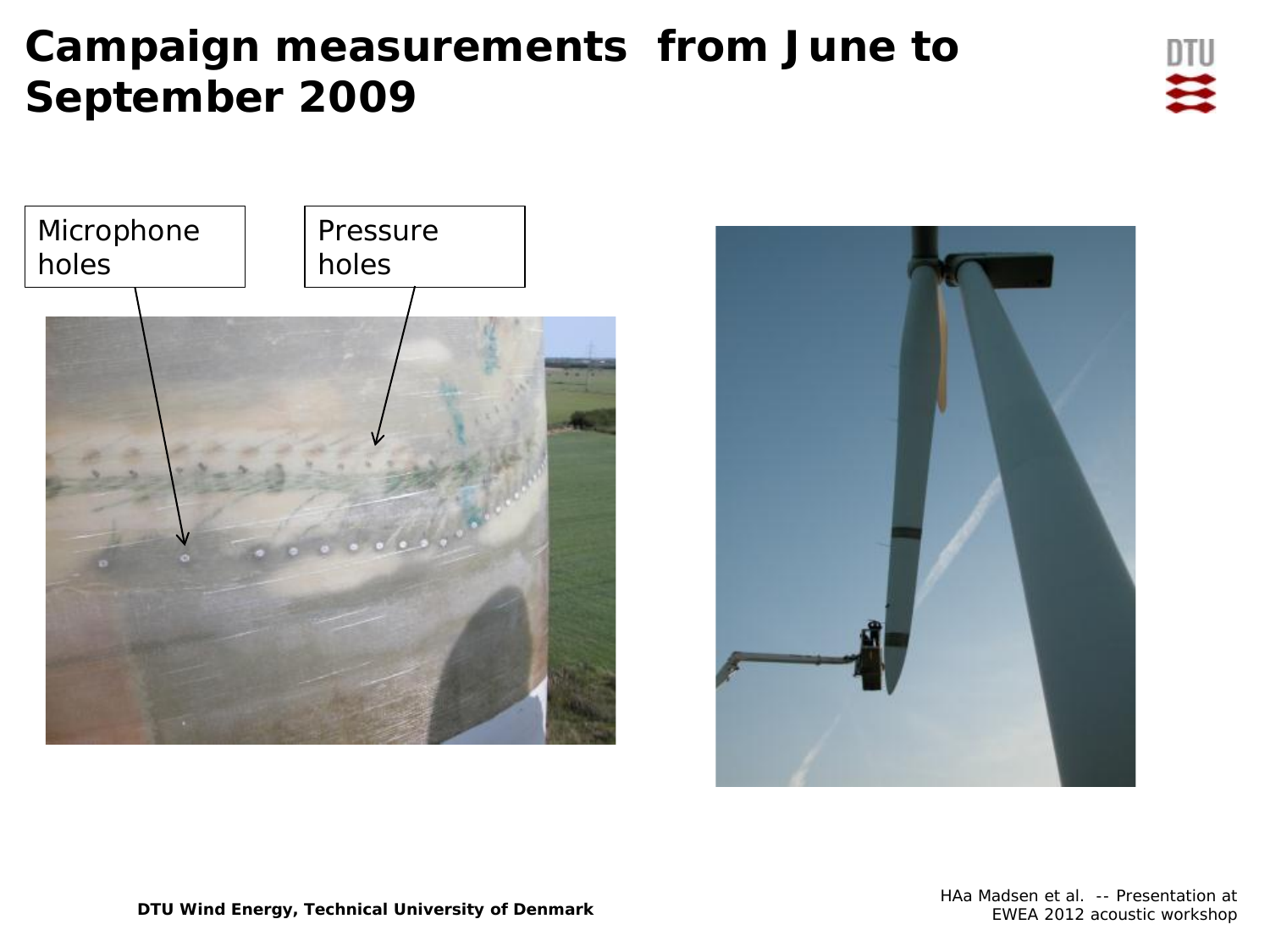## **Pressure and inflow measurements on the NM80 turbine in the Tjaereborg wind farm**



high frequency inflow sensors five hole pitot tubes





HAa Madsen et al. -- Presentation at EWEA 2012 acoustic workshop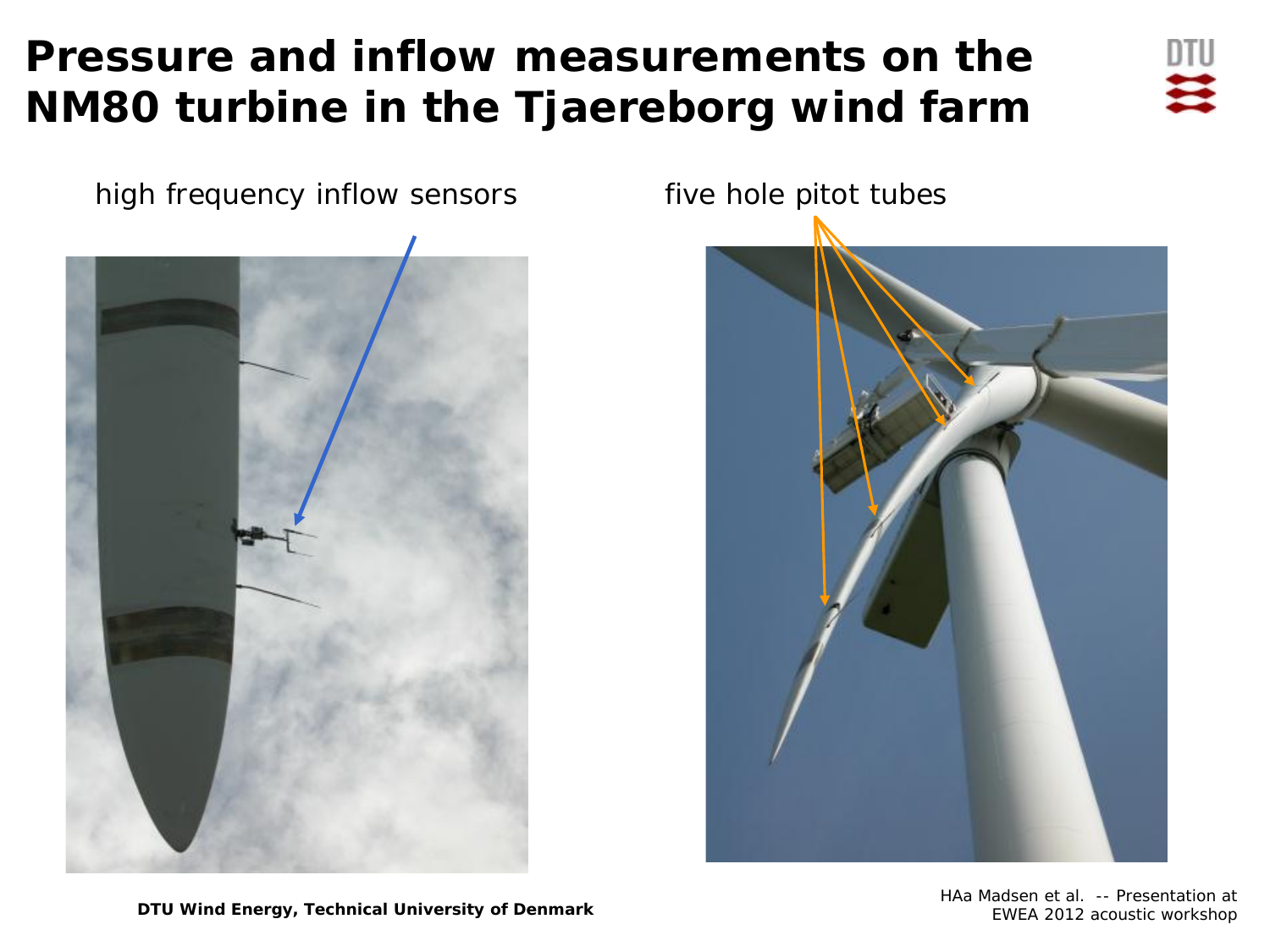#### **Measurement of SP on a full scale rotor blade, 80m diameter rotor, 2MW**



**DTU Wind Energy, Technical University of Denmark**

HAa Madsen et al. -- Presentation at EWEA 2012 acoustic workshop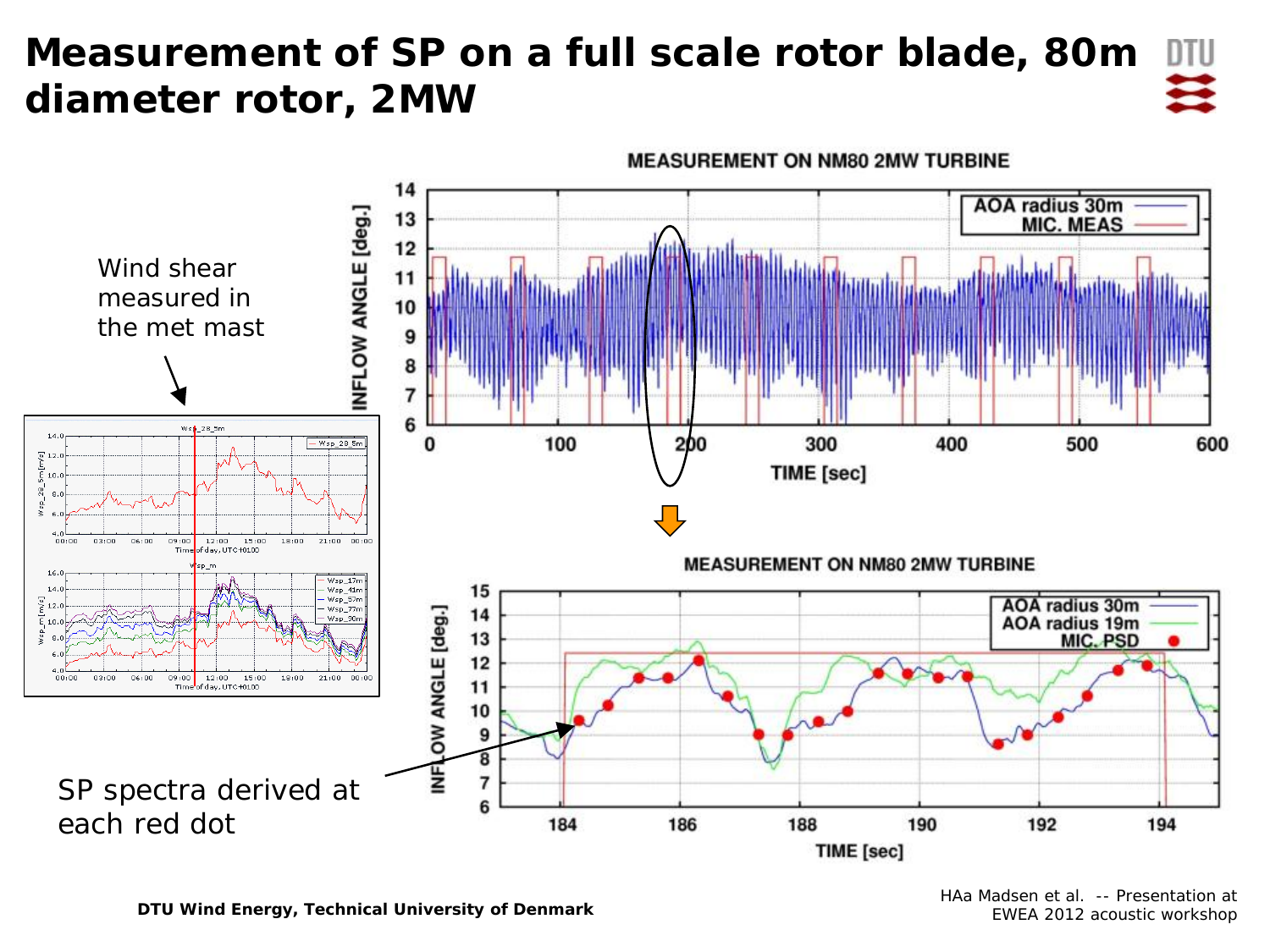### **TE spectra measured during free inflow at 9-11m/s -- amplitude modulation**





#### Each spectrum is based on 0.5sec

HAa Madsen et al. -- Presentation at EWEA 2012 acoustic workshop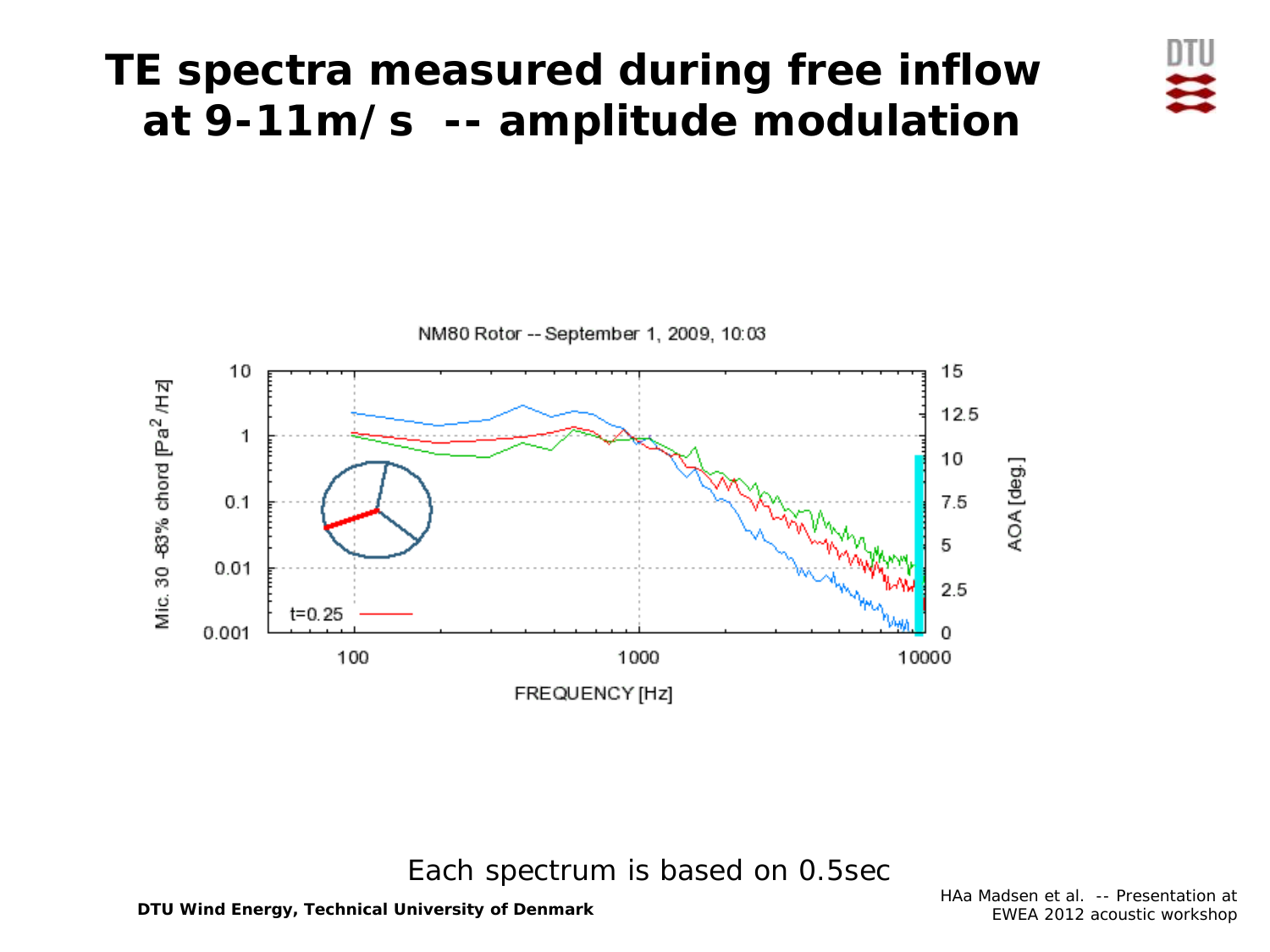### **TE + LE spectra measured during free inflow at 9-11m/s**



#### Each spectrum is based on 0.5sec

HAa Madsen et al. -- Presentation at EWEA 2012 acoustic workshop

叩号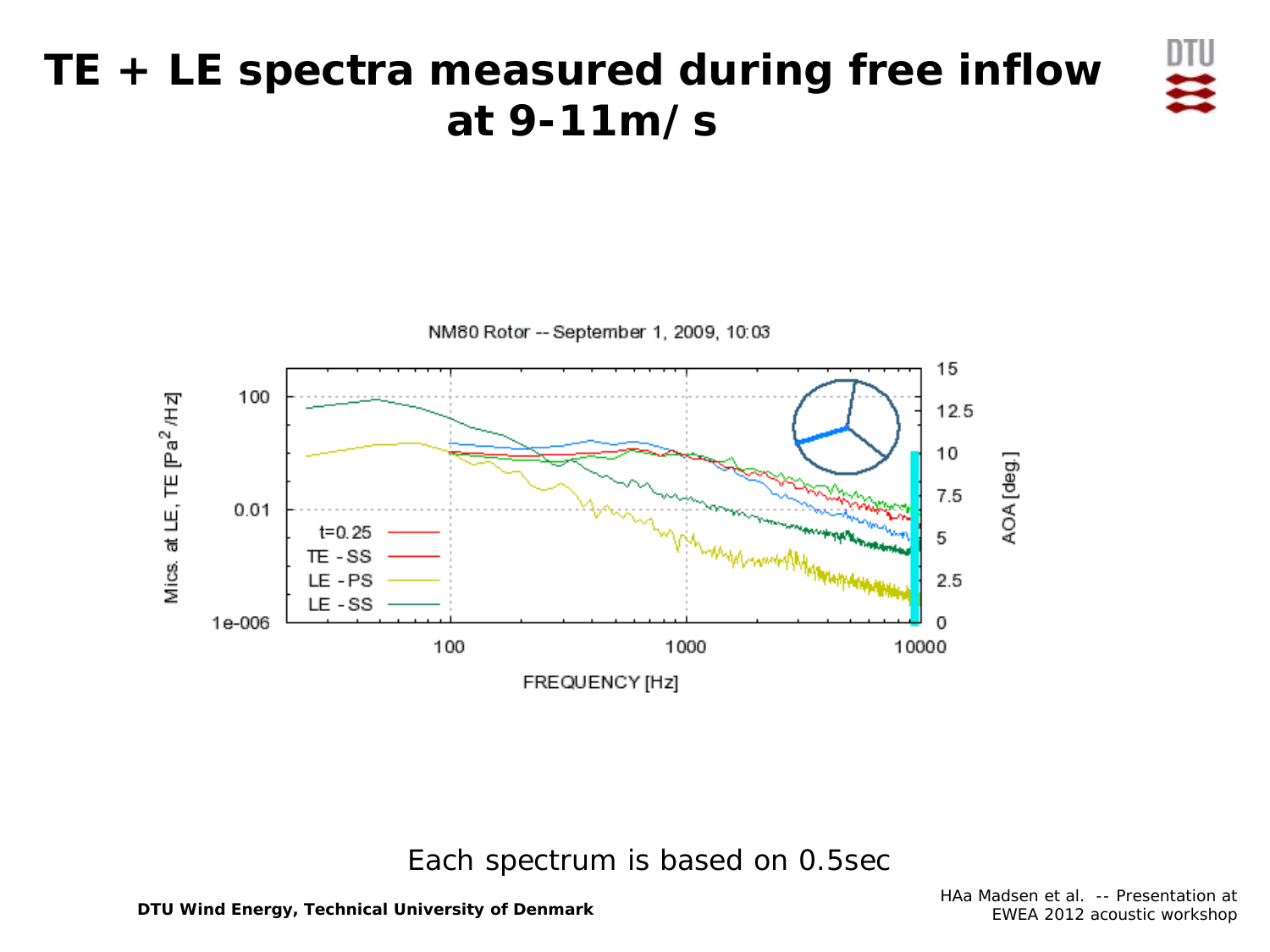

# **Perspectives for application of the technique**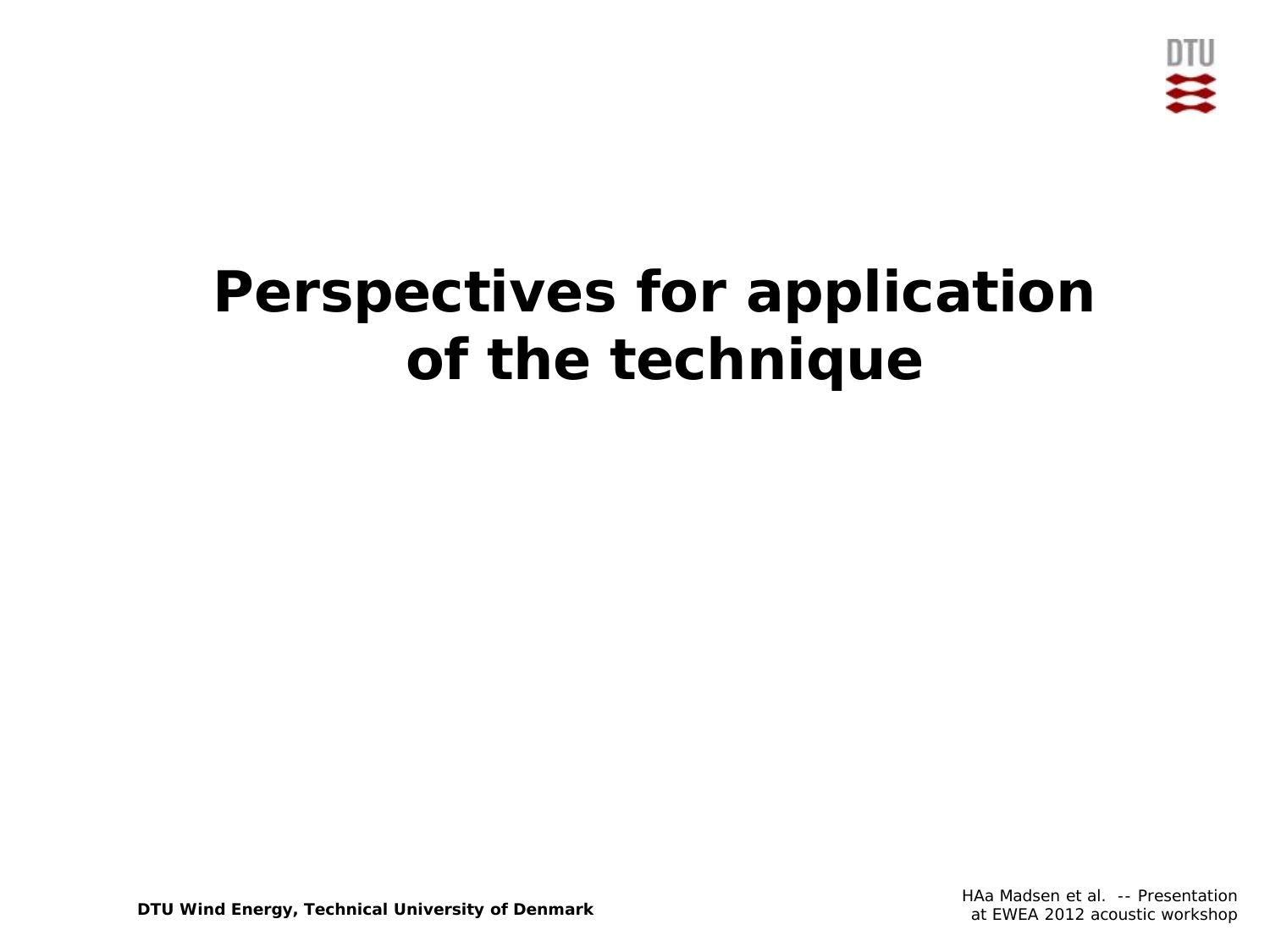#### **A blade mounted sensor system for aeroacoustic noise source monitoring and control**



#### **Objectives of blade mounted monitoring system**:

- $\Box$  continuous monitoring of the noise source by measuring HF SP at a few points on each blade
	- derive total noise of turbine based on numerical modelling and experimental calibration
	- derive details of noise source variation as function of blade position

#### **Advantages of system**

- $\Box$  Detailed and continuous source monitoring enables changes of turbine control system only when necessary
- $\Box$  Detailed source monitoring can provide input to the control system on an azimuth level, e.g. for individual pitch control to reduce/avoid amplitude noise modulation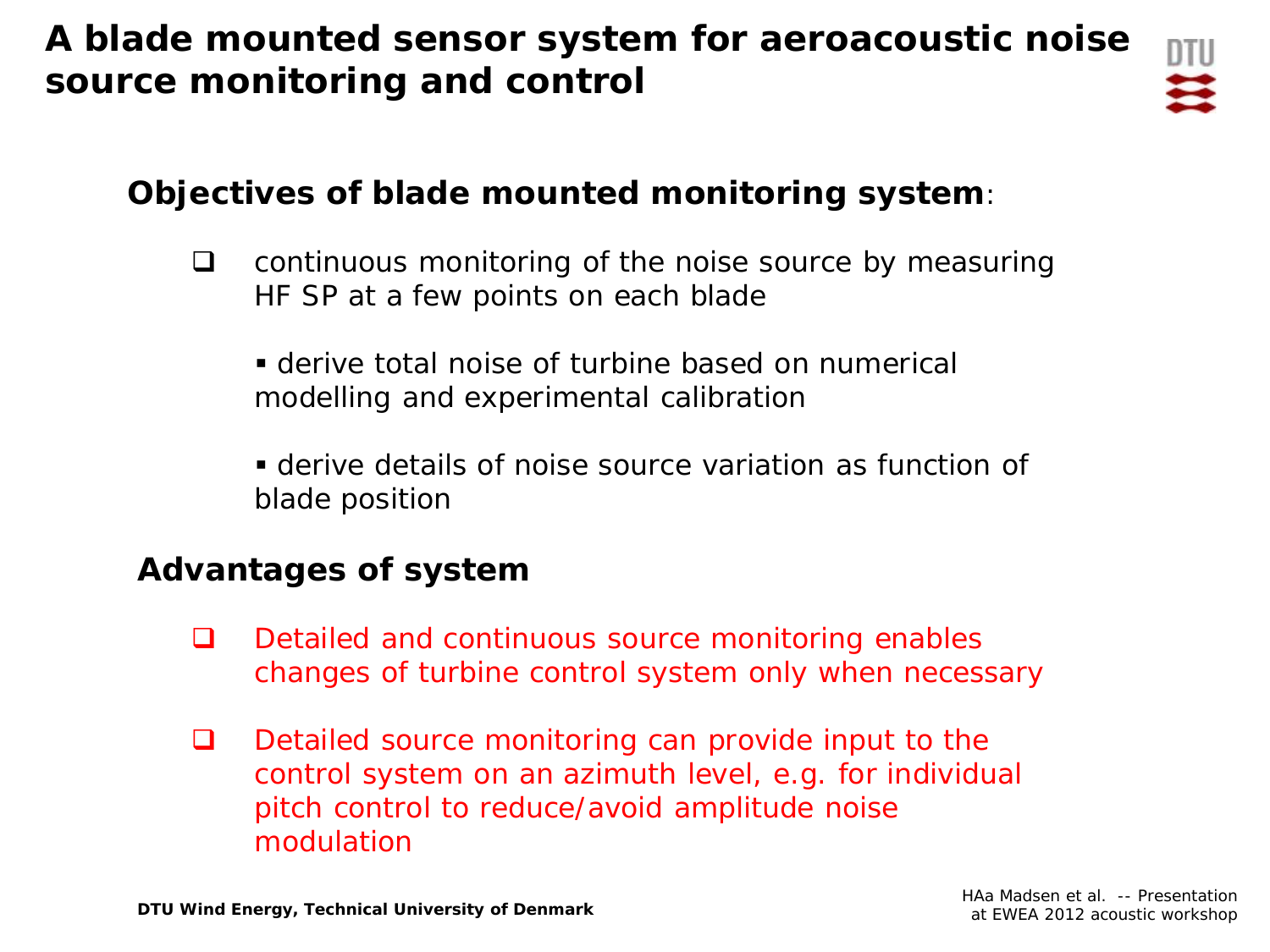# **Proposed system**



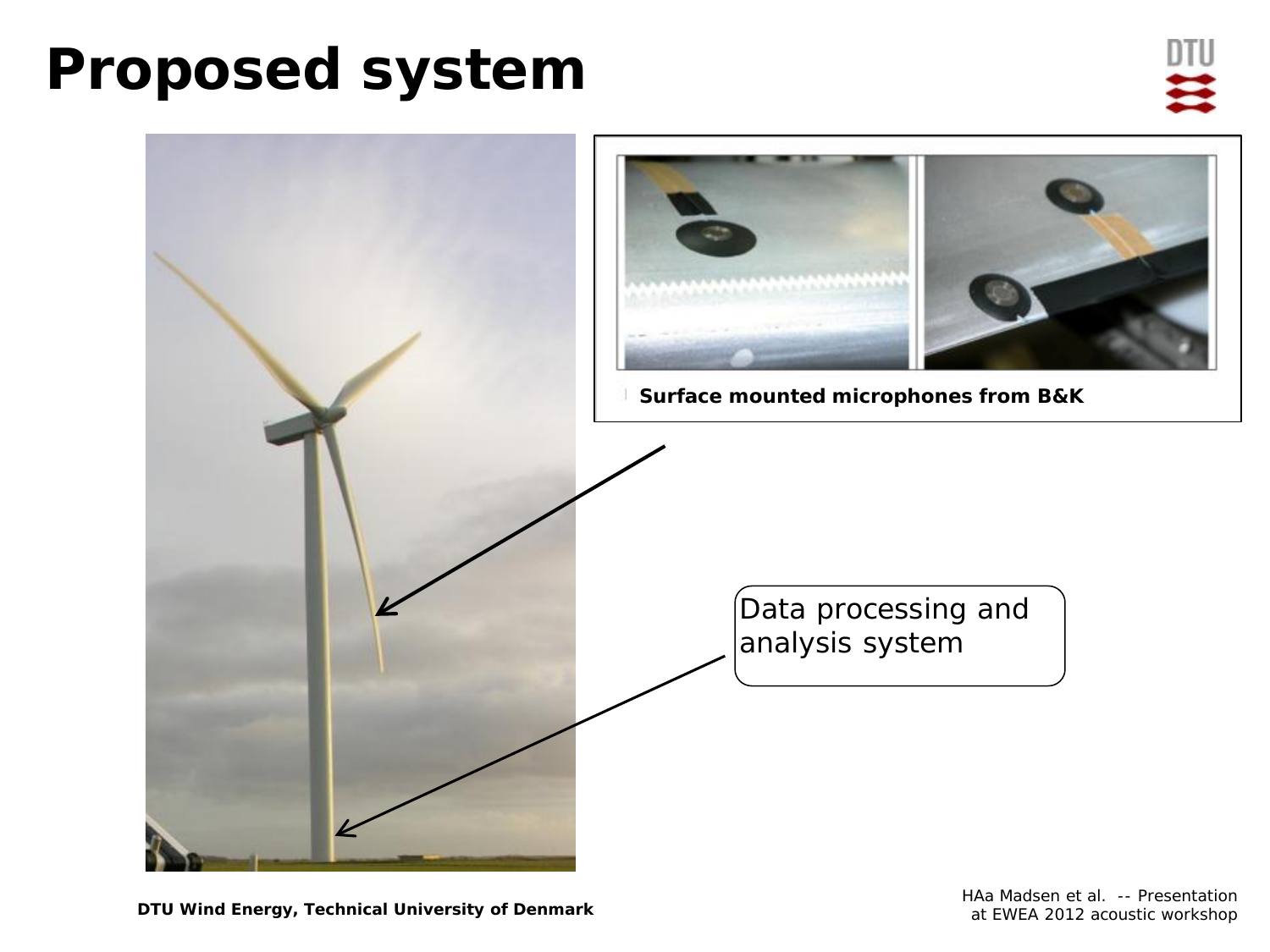

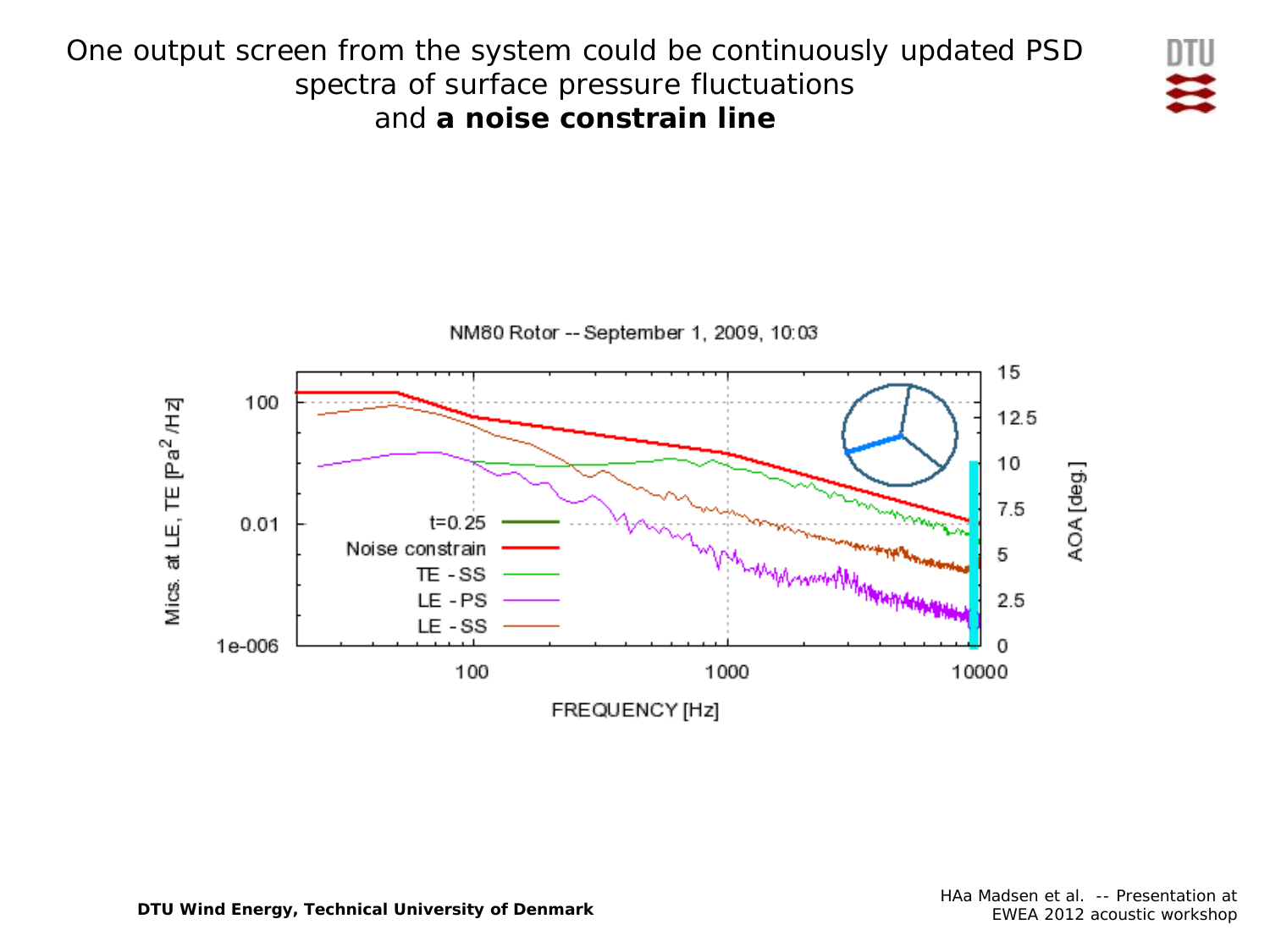

# **Acknowledgements**

The work has been carried out within the projects **DAN-AERO** and **DAN-AERO II**

Funded partly by **EUDP**; contracts ENS-33033-0074 and ENS-64009-0258

Partly by the project participants:

- Siemens
- Vestas
- LM Wind Power
- Dong Energy
- $\mathbf{V}$ - DTU Wind Energy